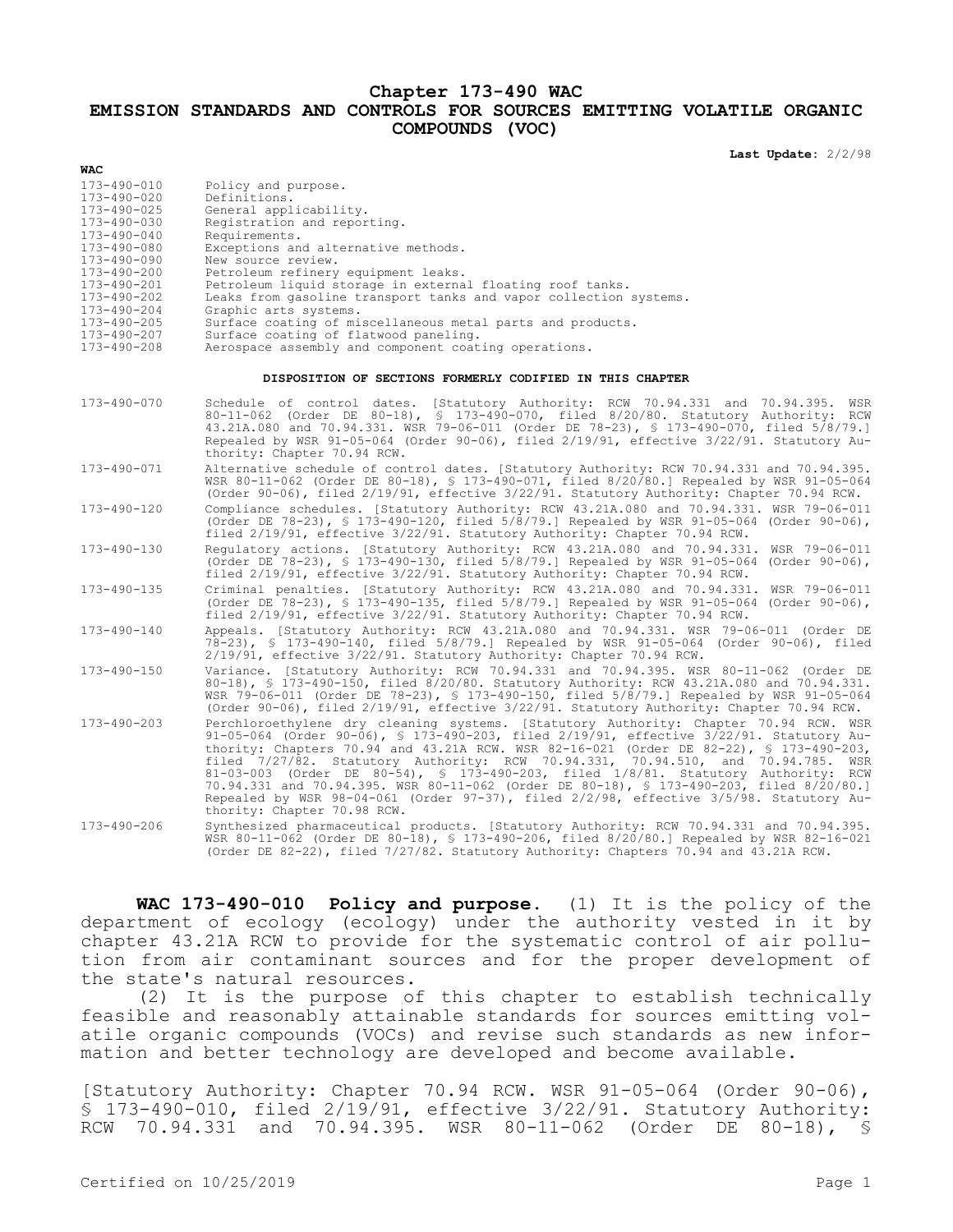173-490-010, filed 8/20/80. Statutory Authority: RCW 43.21A.080 and 70.94.331. WSR 79-06-011 (Order DE 78-23), § 173-490-010, filed 5/8/79.]

**WAC 173-490-020 Definitions.** The definitions of terms contained in chapter 173-400 WAC are by this reference incorporated into this chapter. Unless a different meaning is clearly required by context, the following words and phrases, as used in this chapter, shall have the following meanings:

(1) "Bottom loading" means the filling of a tank through a line entering the bottom of the tank.

(2) "Bulk gasoline plant" means a gasoline storage and transfer facility that receives more than ninety percent of its annual gasoline throughput by transport tank, and reloads gasoline into transport tanks.

(3) "Class II hardboard paneling finish" means finishes which meet the specifications of Voluntary Product Standard PS-59-73 as approved by the American National Standards Institute.

(4) "Closed refinery system" means a system that will process or dispose of those VOCs collected from another system. The mass quantity of collected VOCs emitted to the ambient air from the closed refinery system shall not exceed that required for a disposal system.

(5) "Condensate" means hydrocarbon liquid separated from a gas stream which condenses due to changes in the temperature or pressure and remains liquid at standard conditions.

(6) "Condenser" means a device for cooling a gas stream to a temperature where specific VOCs become liquid and are removed.

(7) "Control system" means one or more control devices, including condensers, that are designed and operated to reduce the quantity of VOCs emitted to the atmosphere.

(8) "Crude oil" means a naturally occurring mixture which consists of hydrocarbons and sulfur, nitrogen or oxygen derivatives of hydrocarbons which is a liquid at standard conditions.

(9) "Cutback asphalt" means an asphalt that has been blended with petroleum distillates to reduce the viscosity for ease of handling and lower application temperature. An inverted emulsified asphalt shall be considered a cutback asphalt when the continuous phase of the emulsion is a cutback asphalt.

(10) "Disposal system" means a process or device that reduces the mass quantity of the VOC that would have been emitted to the ambient air by at least ninety percent prior to their actual emission.

(11) "Dry cleaning facility" means a facility engaged in the cleaning of fabrics in an essentially nonaqueous solvent by means of one or more washes in solvent, extraction of excess solvent by spinning, and drying by tumbling in an airstream. The facility includes, but is not limited to, any washer, dryer, filter and purification system(s), waste disposal system(s), holding tank(s), pump(s) and attendant piping and valve(s).

(12) "External floating roof" means a storage vessel cover in an open top tank consisting of a double deck or pontoon single deck which rests upon and is supported by the liquid being contained and is equipped with a closure seal or seals to close the space between the roof edge and tank wall.

(13) "Flexographic printing" means the application of words, designs and pictures to a substrate by means of a roll printing technique in which the pattern to be applied is raised above the printing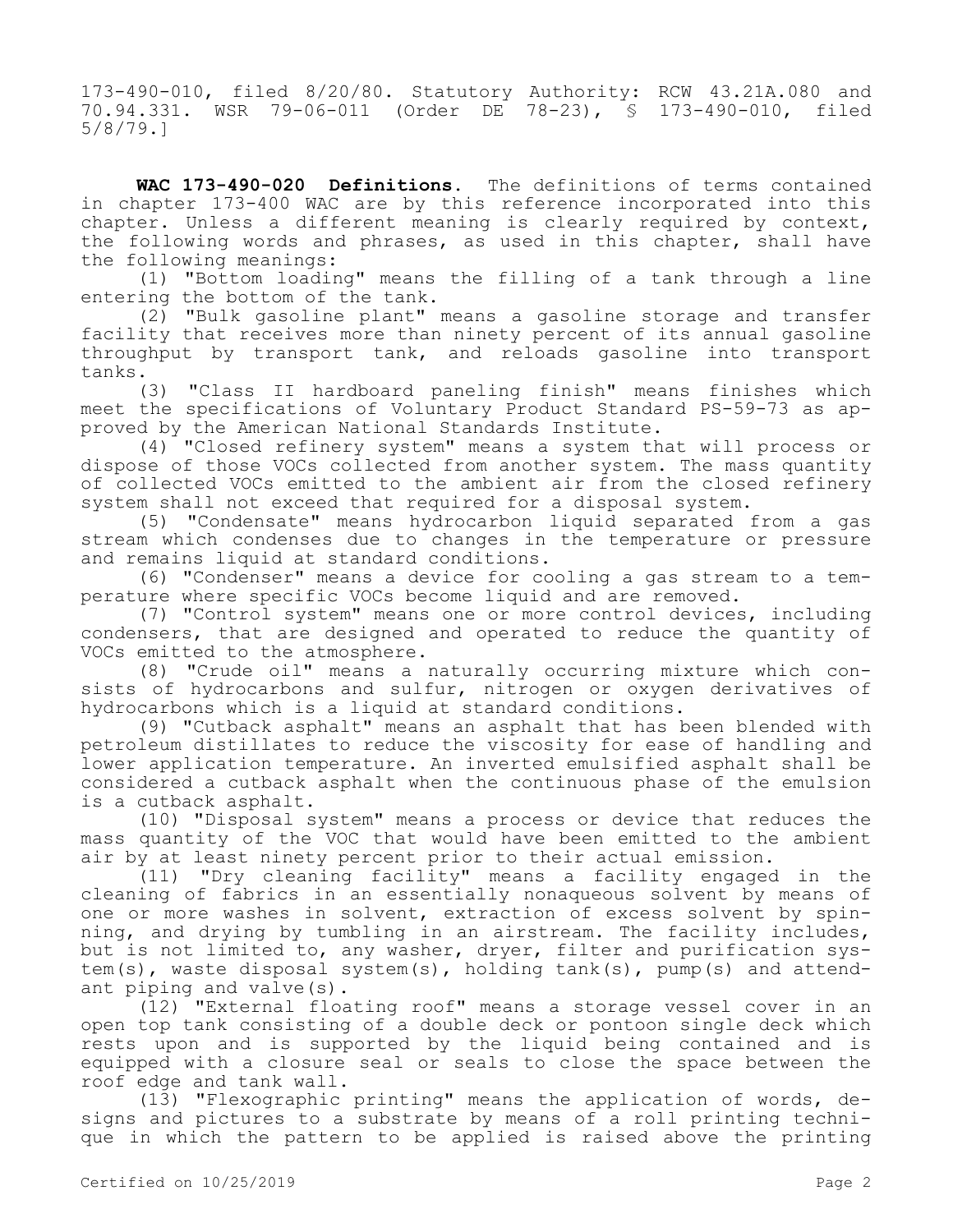roll and the image carrier is made of rubber or other elastomeric materials.

(14) "Gasoline" means a petroleum distillate which is a liquid at standard conditions and has a true vapor pressure greater than 200 mm of Hg (4 psia) at 20°C, and is used as a fuel for internal combustion engines.

(15) "Gasoline dispensing facility" means any site dispensing gasoline into motor vehicle fuel tanks from stationary storage tanks.

(16) "Gasoline loading terminal" means a gasoline transfer facility that receives more than ten percent of its annual gasoline throughput solely or in combination by pipeline, ship or barge, and loads gasoline into transport tanks.

(17) "Hardboard" means a panel manufactured primarily from interfelted lignocellulosic fibers which are consolidated under heat and pressure in a hot press.

(18) "Hardwood plywood" means plywood whose surface layer is a veneer of hardwood.

(19) "Lease custody transfer" means the transfer of produced crude oil or condensate, after processing or treating in the producing operations, from storage tanks or automatic transfer facilities to pipelines or any other forms of transportation.

(20) "Liquid-mounted seal" means a primary seal mounted in continuous contact with the liquid between the tank wall and the floating roof.

(21) "Liquid service" means equipment that processes, transfers or contains a VOC or VOCs in the liquid phase.

(22) "Low organic solvent coating" refers to coatings which contain less organic solvent than the conventional coatings used by the industry. Low organic solvent coatings include water-borne, higher solids, electrodeposition and powder coatings.

(23) "Natural finish hardwood plywood panels" means panels whose original grain pattern is enhanced by essentially transparent finishes frequently supplemented by fillers and toners.

(24) "Packaging rotogravure printing" means rotogravure printing upon paper, paper board, metal foil, plastic film, and other substrates, which are, in subsequent operations, formed into packaging products and labels for articles to be sold.

(25) "Petroleum liquids" means crude oil, condensate, and any finished or intermediate products manufactured or extracted in a petroleum refinery.

(26) "Petroleum refinery" means a facility engaged in producing gasoline, aromatics, kerosene, distillate fuel oils, residual fuel oils, lubricants, asphalt, or other products by distilling crude oils or redistilling, cracking, extracting or reforming unfinished petroleum derivatives. Not included are facilities re-refining used motor oils or waste chemicals, processing finished petroleum products, separating blended products, or air blowing asphalt.

(27) "Prime coat" means the first of two or more films of coating applied in an operation.

(28) "Printed interior panels" means panels whose grain or natural surface is obscured by fillers and basecoats upon which a simulated grain or decorative pattern is printed.

(29) "Proper attachment fittings" means hardware for the attachment of gasoline transfer or vapor collection lines that meet or exceed industrial standards or specifications and the standards of other agencies or institutions responsible for safety and health.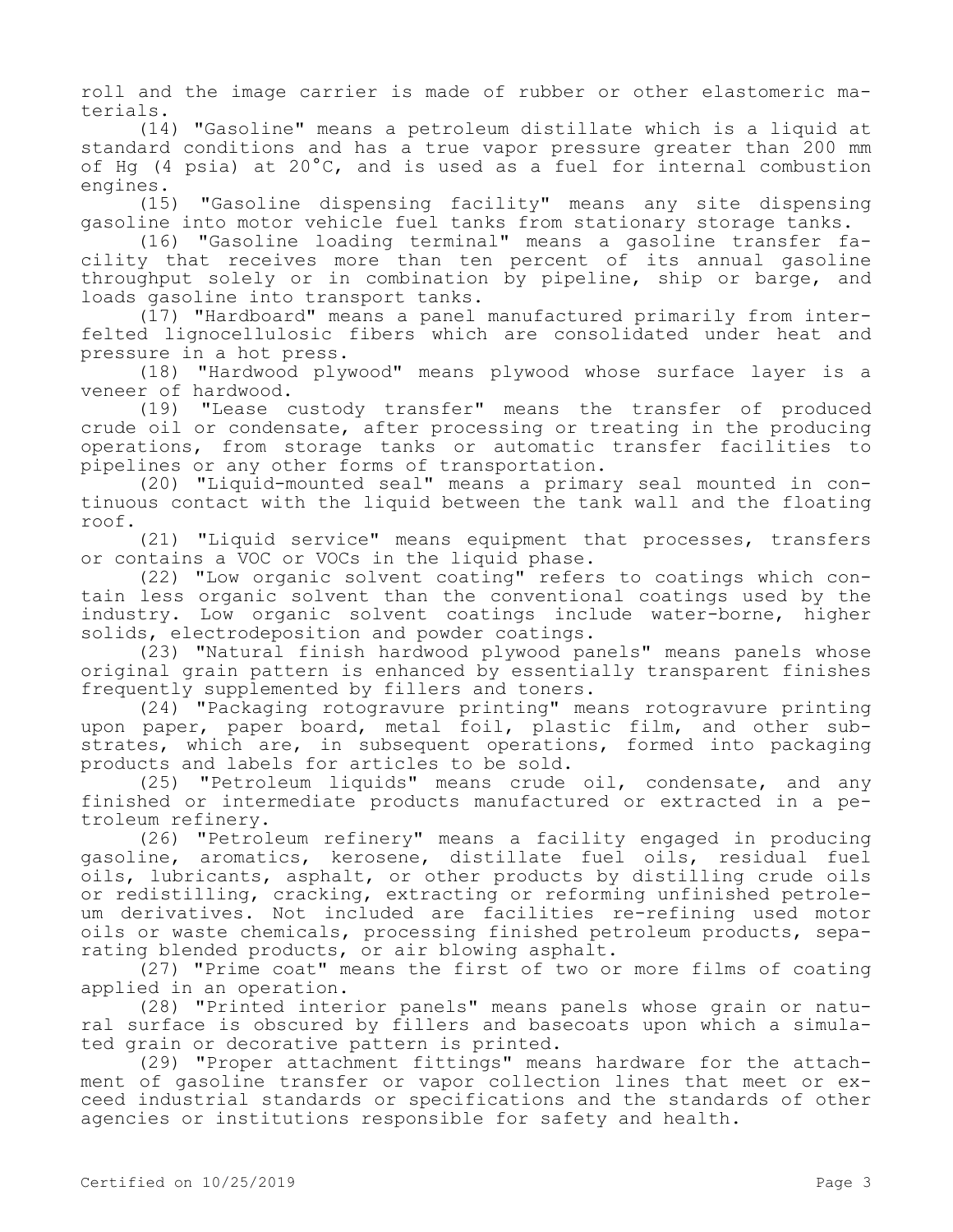(30) "Publication rotogravure printing" means rotogravure printing upon paper which is subsequently formed into books, magazines, catalogues, brochures, directories, newspaper supplements, and other types of printed materials.

(31) "Refinery unit" means a set of components that are a part of a basic process operation, such as distillation, hydrotreating, cracking or reforming of hydrocarbons.

(32) "Roll printing" means the application of words, designs, and pictures to a substrate usually by means of a series of hard rubber or steel rolls each with only partial coverage.

(33) "Rotogravure printing" means the application of words, designs, and pictures to a substrate by means of a roll printing technique which involves intaglio or recessed image areas in the form of cells.

(34) "Single coat" means only one film of coating is applied to the metal substrate.

(35) "Submerged fill line" means a pipe, tube, fitting or other hardware for loading liquids into a tank with either a discharge opening flush with the tank bottom; or with a discharge opening below the lowest normal operating drawoff level or that level determined by a liquid depth two and one half times the fill line diameter when measured in the main portion of the tank, but not in sumps or similar protrusions.

(36) "Submerged loading" means the filling of a tank with a submerged fill line descending nearly to the bottom.

(37) "Suitable closure or cover" means a door, hatch, cover, lid, pipe cap, pipe blind, valve or similar device that prevents the accidental spilling or emitting of VOC. Pressure relief valves, aspirator vents or other devices specifically required for safety and fire protection are not included.

(38) "Thin particleboard" means a manufactured board one-quarter inch or less in thickness made of individual wood particles which have been coated with a binder and formed into flat sheets by pressure.

(39) "Tileboard" means paneling that has a colored waterproof surface coating.

(40) "Topcoat" means the final film or series of films of coating applied in a two-coat (or more) operation.

(41) "Transport tank" means a container used for shipping gasoline on land.

(42) "True vapor pressure" means the equilibrium partial pressure of a petroleum liquid as determined with methods described in American Petroleum Institute Bulletin 2517, 1980.

(43) "Unit turnaround" means the procedure of shutting down, repairing, inspecting, and restarting a unit.

(44) "Valves not externally regulated" means valves that have no external controls, such as in-line check valves.

(45) "Vapor collection system" means a closed system to conduct vapors displaced from a tank being filled into the tank being emptied, a vapor holding tank, or a vapor control system.

(46) "Vapor control system" means a system designed and operated to reduce or limit the emission of VOCs, or to recover the VOCs to prevent their emission into the ambient air.

(47) "Vapor-mounted seal" means a primary seal mounted so there is an annular vapor space underneath the seal. The annular vapor space is bounded by the bottom of the primary seal, the tank wall, the liquid surface, and the floating roof.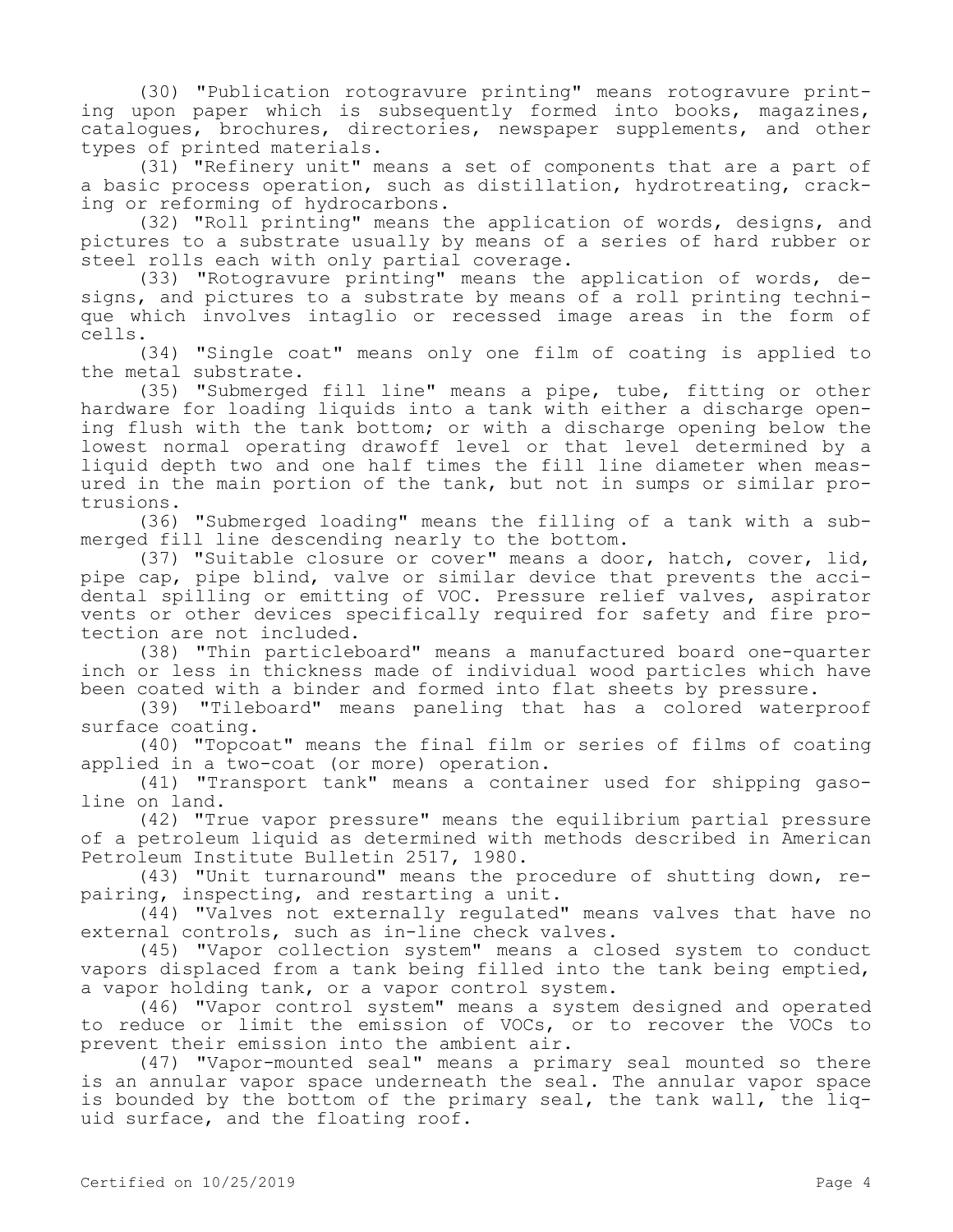(48) "Volatile organic compound (VOC)" means any organic compound which participates in atmospheric photochemical reactions; that is, any organic compound other than those which the administrator designates as having negligible photochemical reactivity. VOC may be measured by a reference method, an equivalent method, an alternative method or by procedures specified under 40 C.F.R. Part 60. A reference method, an equivalent method, or an alternative method, however, may also measure nonreactive organic compounds. In such cases, an owner or operator may exclude the nonreactive organic compounds when determining compliance with a standard.

(49) "Waxy, heavy pour crude oil" means a crude oil with a pour point of 50°F or higher as determined by the American Society for Testing and Materials Standard D97-66, "Test for Pour Point of Petroleum Oils."

[Statutory Authority: Chapter 70.94 RCW. WSR 91-05-064 (Order 90-06), § 173-490-020, filed 2/19/91, effective 3/22/91. Statutory Authority: Chapters 70.94 and 43.21A RCW. WSR 82-16-021 (Order DE 82-22), §<br>173-490-020, filed 7/27/82. Statutory Authority: RCW 70.94.331, 173-490-020, filed 7/27/82. Statutory Authority: RCW 70.94.33<br>70.94.510, and 70.94.785. WSR 81-03-003 (Order DE 80-54), 70.94.510, and 70.94.785. WSR 81-03-003 (Order DE 80-54), § 173-490-020, filed 1/8/81. Statutory Authority: RCW 70.94.331 and 70.94.395. WSR 80-11-062 (Order DE 80-18), § 173-490-020, filed 8/20/80. Statutory Authority: RCW 43.21A.080 and 70.94.331. WSR 79-06-011 (Order DE 78-23), § 173-490-020, filed 5/8/79.]

**WAC 173-490-025 General applicability.** In addition to the general applicability of chapter 173-400 WAC to all emission sources, specific emission standards listed in this chapter will take precedence over the general emission standards of chapter 173-400 WAC.

(1) This chapter shall apply to the specified emission sources of VOCs located in or operating within designated ozone nonattainment areas of the state of Washington.

(2) This chapter does not apply to those sources under the jurisdiction of the energy facility site evaluation council (EFSEC).

(3) A source of VOC emissions not belonging to any of the categories listed in WAC 173-490-030 nor specifically identified in any section, but which is located on the same or adjacent property and owned or operated by the same person as a regulated emission source, shall not be required to comply with the regulations of this chapter.

(4) Sources of VOC emissions may be exempted, by the director, from any or all requirements to control or reduce the emissions of VOCs when:

(a) The source is a development operation and the equipment is used exclusively for research, laboratory analysis or determination of product quality and commercial acceptance, provided emissions of VOCs from such operations do not exceed 300 kg (660 lbs) per month; or

(b) The source has emissions of VOCs which do not exceed 18 kg (40 lbs) per month and registration is not required under WAC 173-490-030; or

(c) The source is a spray booth which is used solely for maintenance and utility activities and whose emissions do not exceed 18 kg (40 lbs) per month.

(5) Sources of VOCs may be granted exemptions from emissions standards for a period not to exceed thirty days if the source is a newly permitted source which is to replace a similar permitted source and the new source is intended to utilize the existing emission con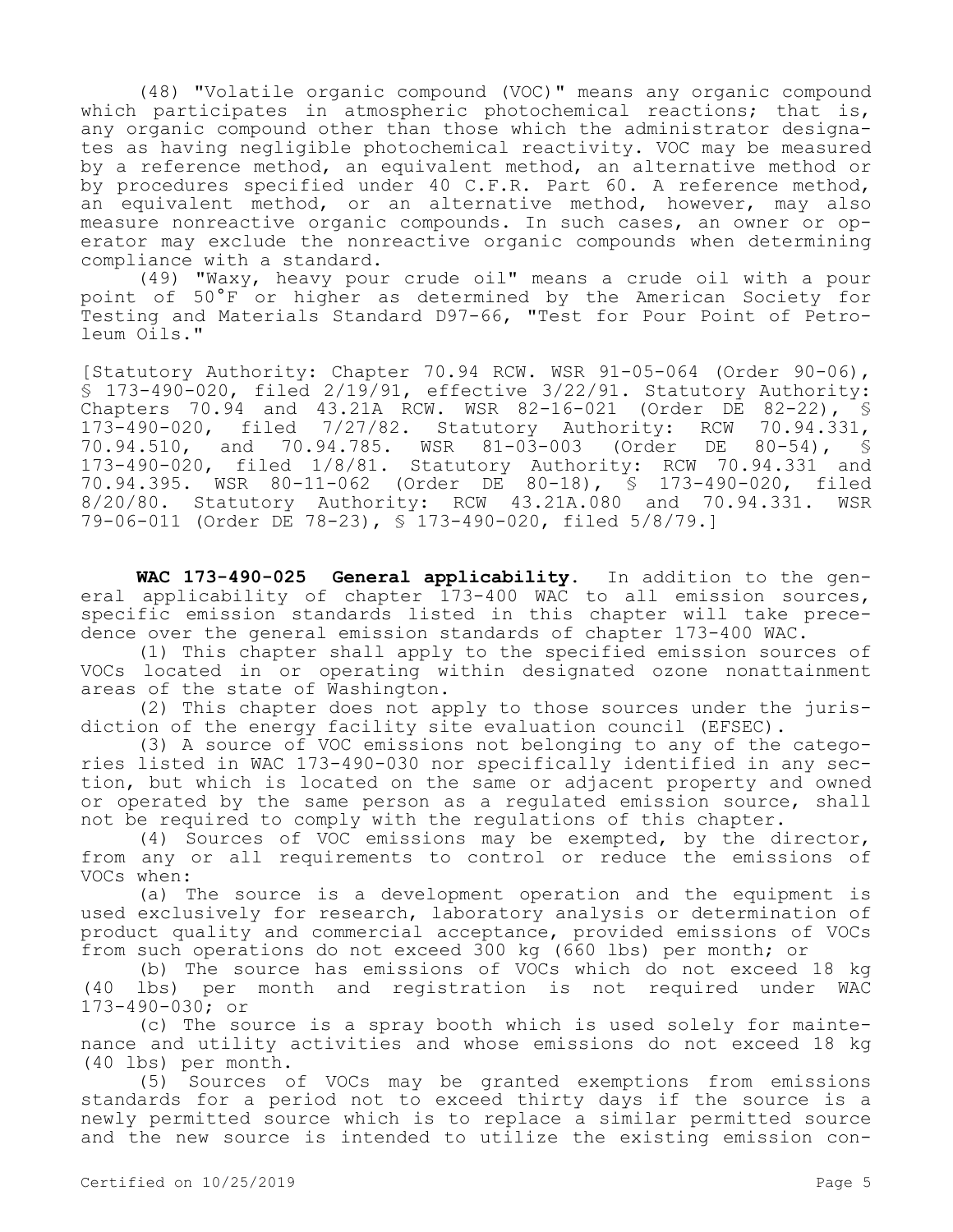trol system. This provision is intended to apply to a break-in period prior to the shutdown and removal of the existing source.

[Statutory Authority: Chapter 70.94 RCW. WSR 91-05-064 (Order 90-06), § 173-490-025, filed 2/19/91, effective 3/22/91. Statutory Authority: Chapters 70.94 and 43.21A RCW. WSR 82-16-021 (Order DE 82-22), § 173-490-025, filed 7/27/82. Statutory Authority: RCW 70.94.331 and 70.94.395. WSR 80-11-062 (Order DE 80-18), § 173-490-025, filed 8/20/80. Statutory Authority: RCW 43.21A.080 and 70.94.331. WSR 79-06-011 (Order DE 78-23), § 173-490-025, filed 5/8/79.]

**WAC 173-490-030 Registration and reporting.** (1) The owner or operator of a stationary emission source of VOCs in the following source categories and located in a designated ozone nonattainment area shall register the source with ecology unless registration is required by an authority or the energy facility site evaluation council (EFSEC).

- (a) Petroleum refineries.
- (b) Petroleum liquid storage tanks.
- (c) Gasoline loading terminals.
- (d) Bulk gasoline plants.
- (e) Gasoline dispensing facilities.
- (f) Surface coaters.
- (g) Open top vapor degreasers.
- (h) Conveyorized degreasers.
- (i) Gasoline transport tanks.
- (j) Vapor collection systems.
- (k) Perchloroethylene dry cleaning systems.
- (l) Graphic arts systems.
- (m) Surface coaters of miscellaneous metal parts and products.
- (n) Synthesized pharmaceutical manufacturing facilities.

(o) Flatwood panel manufacturers and surface finishing facilities.

(2) A new emission source of VOCs that must comply with any requirements in WAC 173-490-040, 173-490-200, 173-490-201, 173-490-202, 173-490-203, 173-490-204, 173-490-205, 173-490-206 and 173-490-207, shall comply with the requirements of WAC 173-400-100 and shall register with ecology or an authority prior to operation of the new source, and shall submit sufficient information to demonstrate that the new source is capable of complying with the requirements in this chapter. An opportunity shall be provided for an inspection of the new source by ecology or local authority inspectors prior to its operation.

[Statutory Authority: Chapter 70.94 RCW. WSR 91-05-064 (Order 90-06), § 173-490-030, filed 2/19/91, effective 3/22/91. Statutory Authority: RCW 70.94.331 and 70.94.395. WSR 80-11-062 (Order DE 80-18), § 173-490-030, filed 8/20/80. Statutory Authority: RCW 43.21A.080 and 70.94.331. WSR 79-06-011 (Order DE 78-23), § 173-490-030, filed 5/8/79.]

**WAC 173-490-040 Requirements.** To demonstrate compliance with this chapter, refer to WAC 173-400-105.

(1) Petroleum refineries.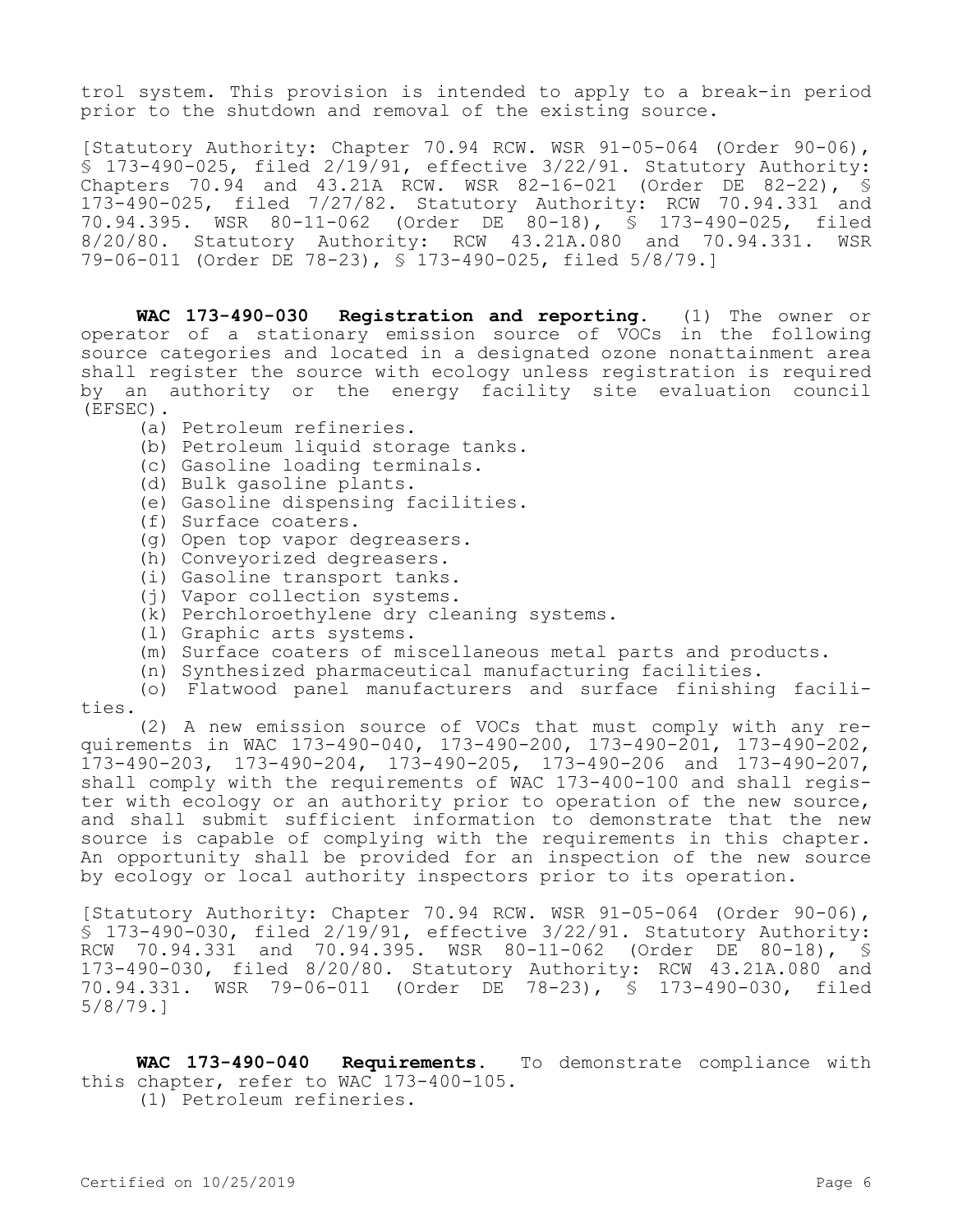This chapter shall apply to all petroleum refineries with a crude oil or feed stock capacity greater than one million four hundred thirty thousand liters (9,000 bbl) per day.

(a) Vacuum producing system.

(i) Noncondensable VOC from vacuum producing systems shall be piped to an appropriate firebox, incinerator or to a closed refinery system.

(ii) Hot wells associated with contact condensers shall be tightly covered and the collected VOC introduced into a closed refinery system.

(b) Wastewater separator.

(i) Wastewater separator forebays shall incorporate a floating pontoon or fixed solid cover with all openings sealed, totally enclosing the compartmented liquid contents, or a floating pontoon or a double deck-type cover equipped with closure seals between the cover edge and compartment wall.

(ii) Accesses for gauging and sampling shall be designed to minimize VOC emissions during actual use. All access points shall be closed with suitable covers when not in use.

(c) Process unit turnaround.

(i) The VOC contained in a process unit to be depressurized for turnaround shall be introduced to a closed refinery system, combusted by a flare, or vented to a disposal system.

(ii) The pressure in a process unit following depressurization for turnaround shall be less than five psig before venting to the ambient air.

(iii) Venting or depressurization to the ambient air of a process unit for turnaround at a pressure greater than five psig shall be allowed if the owner demonstrates the actual emission of VOC to the ambient air is less than permitted by WAC 173-490-040 (1)(c)(ii).

(d) Maintenance and operation of emission control equipment. Equipment for the reduction, collection or disposal of VOC shall be maintained and operated in a manner consistent with the level of maintenance and housekeeping of the overall plant.

(2) Petroleum liquid storage tanks.

(a) All fixed-roof tanks (except as noted in subparagraph (d) of this subsection) storing volatile organic petroleum liquids with a true vapor pressure as stored greater than 78 mm of Hg (1.5 psi) at actual monthly average storage temperatures and having a capacity greater than one hundred fifty thousand liters (40,000 gallons) shall comply with one of the following:

(i) Meet the equipment specifications and maintenance requirements of the federal standards of performance for new stationary sources - Storage Vessels for Petroleum Liquids (40 C.F.R. 60, subpart K); or

(ii) Be retrofitted with a floating roof or internal floating cover using a metallic seal or a nonmetallic resilient seal at least meeting the equipment specifications of the federal standards referred to in WAC  $173-490-040$  (2)(a)(i) or its equivalent; or

(iii) Be fitted with a floating roof or internal floating cover meeting the manufacturer's specifications in effect when installed.

(b) All seals used in WAC  $173-490-040$  (2) (a)(ii) and (iii) are to be maintained in good operating condition and the seal fabric shall contain no visible holes, tears or other openings.

(c) All openings not related to safety are to be sealed with suitable closures.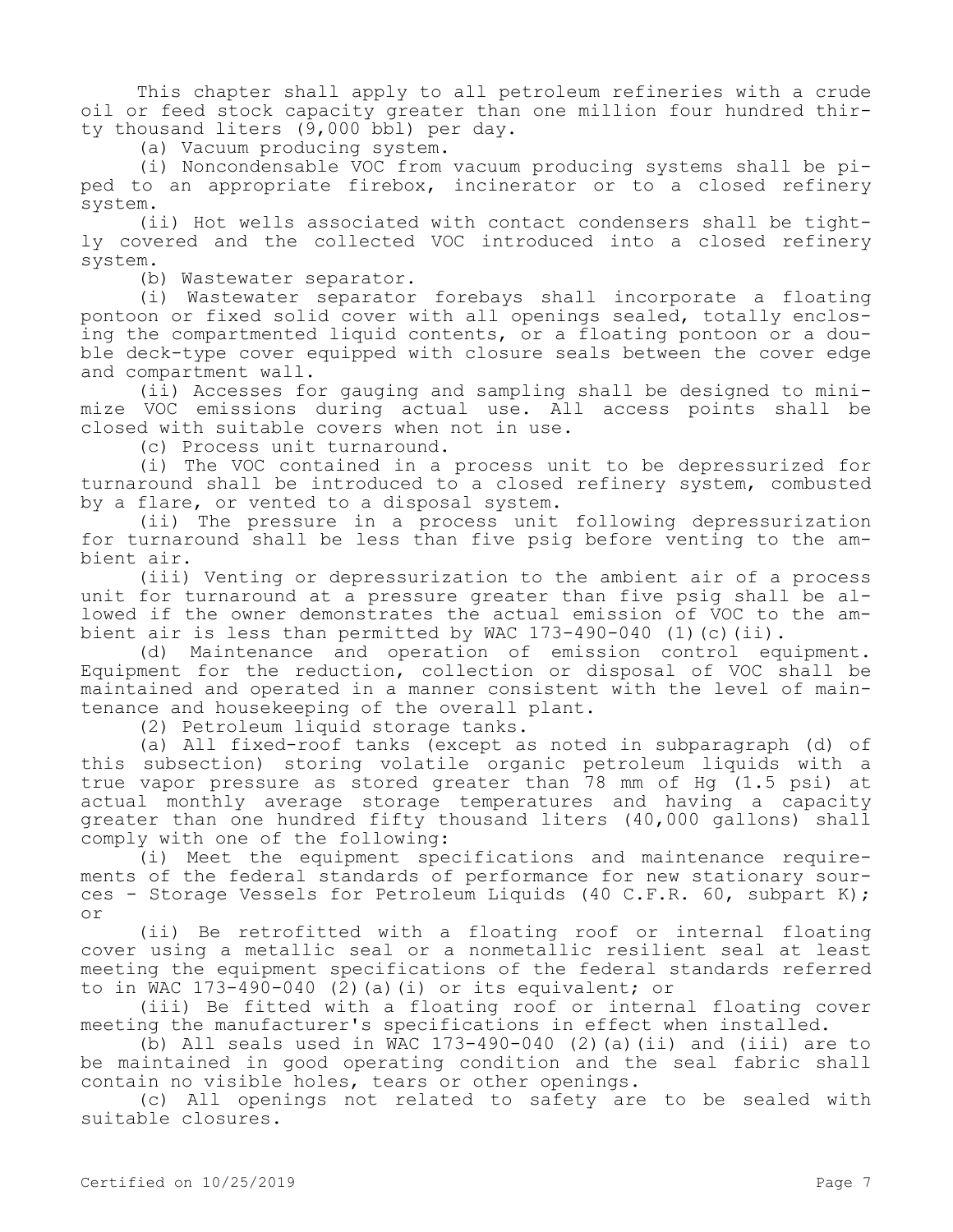(d) Tanks used for the storage of gasoline in bulk gasoline plants and equipped with vapor balance systems as required in WAC  $173-490-040$  (4)(b) shall be exempt from the requirements of 173-490-040(2).

(3) Gasoline loading terminals.

(a) This chapter shall apply to all gasoline loading terminals with an average annual daily gasoline throughput greater than seventyfive thousand liters (20,000 gallons).

(b) Loading facilities. Facilities for the purpose of loading gasoline into any transport tank shall be equipped with a vapor recovery system (VRS) as described in WAC 173-490-040 (3)(c) and comply with the following conditions:

(i) The loading facility shall employ submerged or bottom loading for all transport tanks.

(ii) The VRS shall be connected to the transport tank being loaded and shall operate during the entire loading of every transport tank loaded at the facility.

(iii) The loading of all transport tanks shall be performed such that ninety percent by weight of the gasoline vapors displaced during filling are prevented from being released to the ambient air. Emissions from pressure relief valves shall not be included in the controlled emissions when the back pressure in the VRS collection lines is lower than the relief pressure setting of the transport tank's relief valves.

(iv) All loading lines and vapor lines shall be equipped to close automatically upon disconnect. The point of closure shall be on the tank side of any hose or intermediate connecting line.

(c) Vapor recovery system (VRS). The VRS shall be designed and built according to accepted industrial practices and meet the following conditions:

(i) The VRS shall prevent at least ninety percent by weight of the gasoline vapors displaced during loading of each transport tank from entering the ambient air and in no case shall the gasoline vapors emitted to the ambient air exceed eighty milligrams per liter of gasoline loaded.

(ii) The VRS shall be equipped with a signal device to alert personnel when the system is not operating or unintentionally shuts down.

(iii) The back pressure in the VRS collection lines shall not exceed the transport tank's pressure relief settings.

(d) Alternative loading facility. The loading of transport tanks by other means and using other vapor control systems shall require the facility owner to demonstrate that the emission of gasoline vapors to the ambient air is less than eighty milligrams per liter of gasoline loaded.

(4) Bulk gasoline plants.

(a) This chapter shall apply to all bulk gasoline plants with an annual average daily gasoline throughput greater than fifteen thousand liters (4,000 gallons).

(b) Storage tanks. All storage tanks with a capacity greater than two thousand one hundred liters (550 gallons) and used for the storage of gasoline shall comply with the following conditions:

(i) Each storage tank shall be equipped with a submerged fill line.

(ii) Each storage tank shall be equipped for vapor balancing of gasoline vapors with transport tanks during gasoline transfer operations.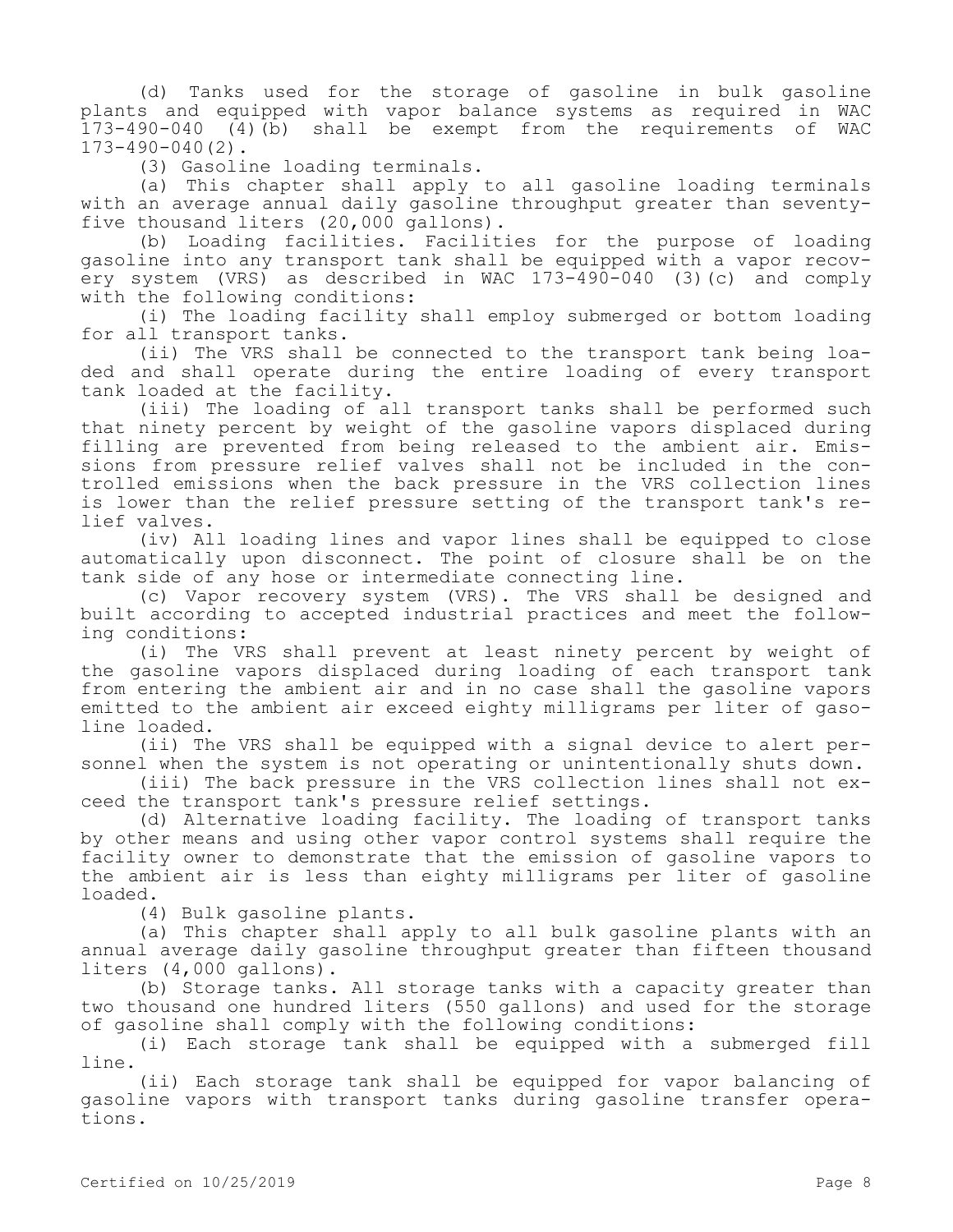(iii) The vapor line fittings on the storage tank side of break points with the transport tank vapor connection pipe or hose shall be equipped to close automatically upon planned or unintentional disconnect.

(iv) The pressure relief valves on storage tanks shall be set at the highest possible pressure consistent with local and state codes for fire and safety.

(c) Transport tanks. All transport tanks, except those meeting the conditions in WAC 173-490-040 (4)(d), transferring gasoline with storage tanks in a bulk gasoline plant shall comply with the following conditions:

(i) The transport tank shall be equipped with the proper attachment fittings to make vapor tight connections for vapor balancing with storage tanks.

(ii) The vapor line fittings on the transport tank side of break points with the storage tank connection pipe or hose shall be equipped to close automatically upon planned or unintentional disconnect.

(iii) The pressure relief valves on transport tanks shall be set at the highest possible pressure consistent with local and state codes for fire and safety.

(d) Transport tanks used for gasoline and meeting all of the following conditions shall be exempt from the requirement to be equipped with any attachment fitting for vapor balance lines:

(i) The transport tank is used exclusively for the delivery of gasoline into storage tanks of a facility exempt from the vapor balance requirements of WAC  $173-490-040(5)$ ; and

(ii) The transport tank has a total capacity less than fifteen thousand liters (4,000 gallons) and is of a compartmented design and construction requiring the installation of four or more separate vapor balance fittings.

(e) Gasoline transfer operations. No owner or operator of a bulk gasoline plant or transport tank shall allow the transfer of gasoline between a transport tank and a storage tank except under the following conditions:

(i) All tanks shall be submerged filled or bottom loaded.

(ii) The loading of all tanks, except those exempted under WAC 173-490-040 (4)(d) shall be performed such that ninety percent by weight of the gasoline vapors displaced during filling are prevented from being released into the ambient air. Emissions from pressure relief valves shall not be included in the controlled emissions.

(f) Equipment or system failures. Failures or leaks in the vapor balance system shall be limited by the following conditions:

(i) During the months of April, May, June, July, August, September and October, failures of the vapor balance system to comply with this chapter shall require that gasoline transfer operations stop for the failed part of the system. Other transfer points that can operate in compliance may be used.

(ii) Loading or unloading of the transport tank connected to the failed part of the vapor balance system may be completed.

(iii) Breakdowns and upset conditions during all months of the year shall also comply with the provisions of WAC 173-400-105(5).

(g) The owner or operator of a bulk gasoline plant or transport tank shall take all reasonable necessary measures to prevent the spilling, discarding in sewers, storing in open containers or handling of gasoline in a manner on the plant site that will result in evaporation to the ambient air.

(5) Gasoline dispensing facilities (Stage I).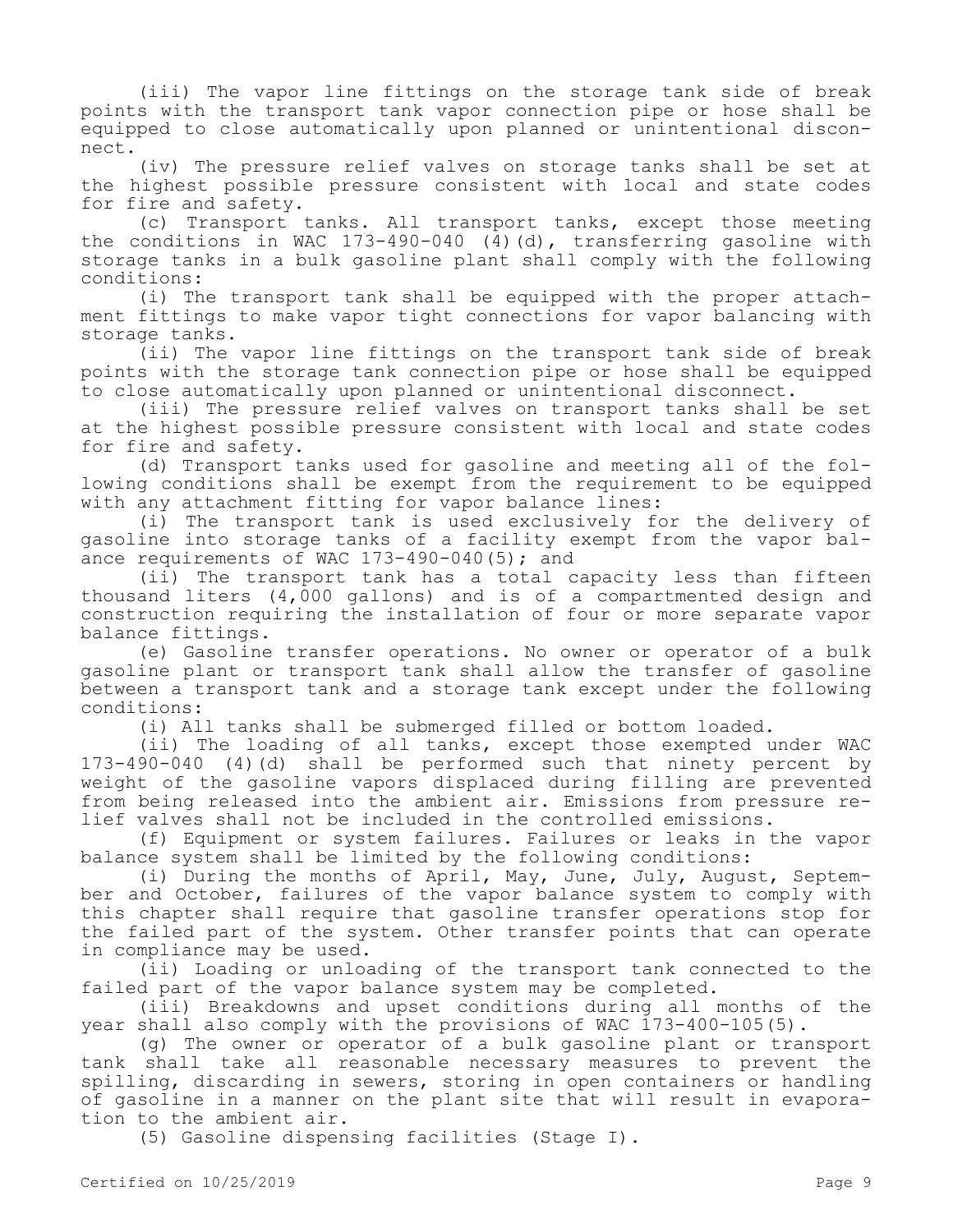(a) This chapter shall apply to all gasoline dispensing facilities with a total annual gasoline output greater than seven hundred fifty-seven thousand liters (200,000 gallons) or sixty-three thousand one hundred liters (16,670 gallons) per month and total gasoline storage capacity greater than thirty-eight thousand liters (10,000 gallons).

(b) All gasoline storage tanks of the facilities defined in WAC 173-490-040 (5)(a) shall be equipped with submerged or bottom fill lines and fittings for vapor balancing gasoline vapors with the delivery transport tank.

(c) Gasoline storage tanks with offset fill lines shall be exempt from the requirement of WAC 173-490-040 (5)(b) if installed prior to January 1, 1979.

(d) The vapor balance system (for the purpose of measuring compliance with the emission control efficiency) shall consist of the transport tank, gasoline vapor transfer lines, storage tank and all tank vents. The vapor balance system shall prevent at least ninety percent of the displaced gasoline vapors from entering the ambient air. A vapor balance system that is designed, built and operated according to accepted industrial practices will satisfy this requirement.

(e) The owner or operator of a gasoline dispensing facility shall not permit the loading of gasoline into a storage tank equipped with vapor balance fittings unless the vapor balance system is attached to the transport tank and operated satisfactorily.

(6) Surface coaters.

The operation of a coater and dryer, that may serve one or more process lines, shall comply with the following emission limits if the potential uncontrolled emissions of VOC from the coater, flashoff areas, and dryer would be greater than 18 kg (40 pounds) in any given twenty-four hour period. The emission limits and uncontrolled emission quantity shall include the additional quantity of emissions from the dryer during the twelve hour period after application of the coating.

| Process<br>Can Coating                                                           | Limitation<br>Grams/<br>Liter<br>of Coating<br>(Excluding<br>Water) | $lb/Gal.$ of<br>Coating<br>(Excluding)<br>Water) |
|----------------------------------------------------------------------------------|---------------------------------------------------------------------|--------------------------------------------------|
| Sheet basecoat and<br>overvarnish; two-<br>piece can exterior                    | 340                                                                 | 2.8                                              |
| Two and three piece can<br>interior body spray,<br>two piece can<br>exterior end | 510                                                                 | 4.2                                              |
| Side-seam spray                                                                  | 660                                                                 | 5.5                                              |
| End sealing compound                                                             | 440                                                                 | 3.7                                              |
| Coil coating                                                                     | 310                                                                 | 2.6                                              |
| Fabric coating                                                                   | 350                                                                 | 2.9                                              |
| Vinyl coating                                                                    | 450                                                                 | 3.8                                              |
| Paper coating                                                                    | 350                                                                 | 2.9                                              |
| Auto and light duty truck coating                                                |                                                                     |                                                  |
| Prime                                                                            | 230                                                                 | 1.9                                              |
| Topcoat                                                                          | 340                                                                 | 2.8                                              |
| Repair                                                                           | 580                                                                 | 4.8                                              |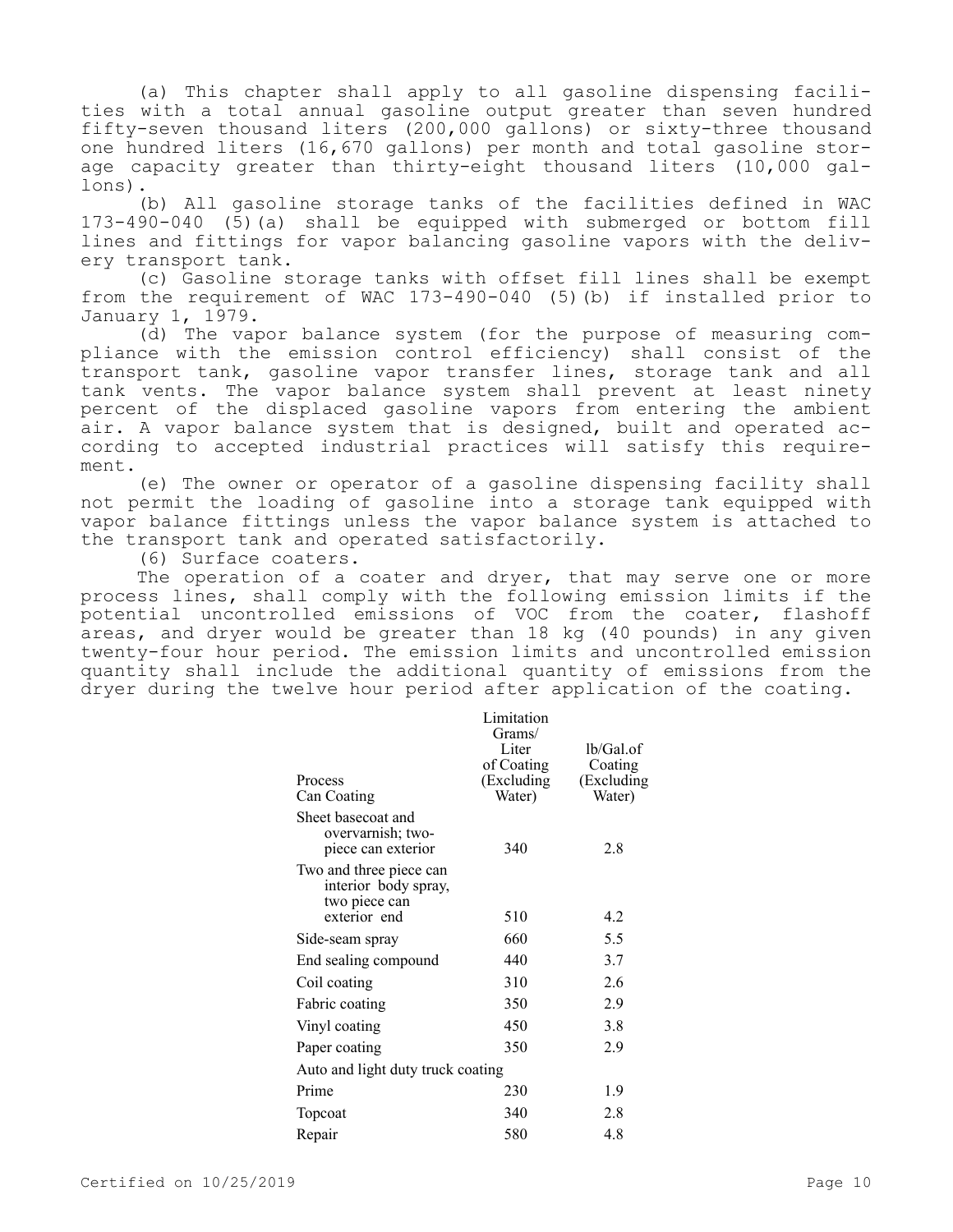|                         | Limitation |            |
|-------------------------|------------|------------|
|                         | Grams/     |            |
|                         | Liter      | lb/Gal.of  |
|                         | of Coating | Coating    |
| Process                 | (Excluding | (Excluding |
| Can Coating             | Water)     | Water)     |
| Metal furniture coating | 360        | 3.0        |
| Magnet wire coating     | 200        | 1.7        |
| Large appliance coating | 340        | 2.8        |

(7) Open top vapor degreasers.

(a) All open top vapor degreasers shall:

(i) Have a cover that may be readily opened and closed. When a degreaser is equipped with a lip exhaust, the cover shall be located below the lip exhaust. When a degreaser has a freeboard ratio equal to or greater than 0.75 and the opening is greater than one square meter (10 square feet) the cover shall be power operated.

(ii) Have one of the following:

(A) A freeboard ratio equal to or greater than 0.75; or

(B) A freeboard chiller; or

(C) A closed design such that the cover opens only when the part enters or exits the degreaser.

(iii) Be equipped with at least the following three safety switches:

(A) Condenser-flow switch and thermostat (shuts off sump heat if coolant is either not circulating or too warm); and

(B) Spray safety switch (shuts off spray pump if the vapor level drops excessively; and

(C) Vapor level control thermostat (shuts off sump heat when vapor level rises too high).

(iv) Post a permanent and conspicuous pictograph or instructions clearly explaining the following work practices:

(A) Do not degrease porous or absorbent materials such as cloth, leather, wood or rope.

(B) The cover of the degreaser should be closed at all times except when processing workloads.

(C) When the cover is open the lip of the degreaser should not be exposed to steady drafts greater than 15.3 meters per minute (50 feet per minute).

(D) Rack parts so as to facilitate solvent drainage from the parts.

(E) Workloads should not occupy more than one-half of the vaporair interface area.

(F) When using a powered hoist, the vertical speed of parts in and out of the vapor zone should be less than 3.35 meters per minute (11 feet per minute).

(G) Degrease the workload in the vapor zone until condensation ceases.

(H) Spraying operations should be done within the vapor layer.

(I) Hold parts in the degreaser until visually dry.

(J) When equipped with a lip exhaust, the fan should be turned off when the cover is closed.

(K) The condenser water shall be turned on before the sump heater when starting up a cold vapor degreaser. The sump heater shall be turned off and the solvent vapor layer allowed to collapse before closing the condenser water when shutting down a hot vapor degreaser.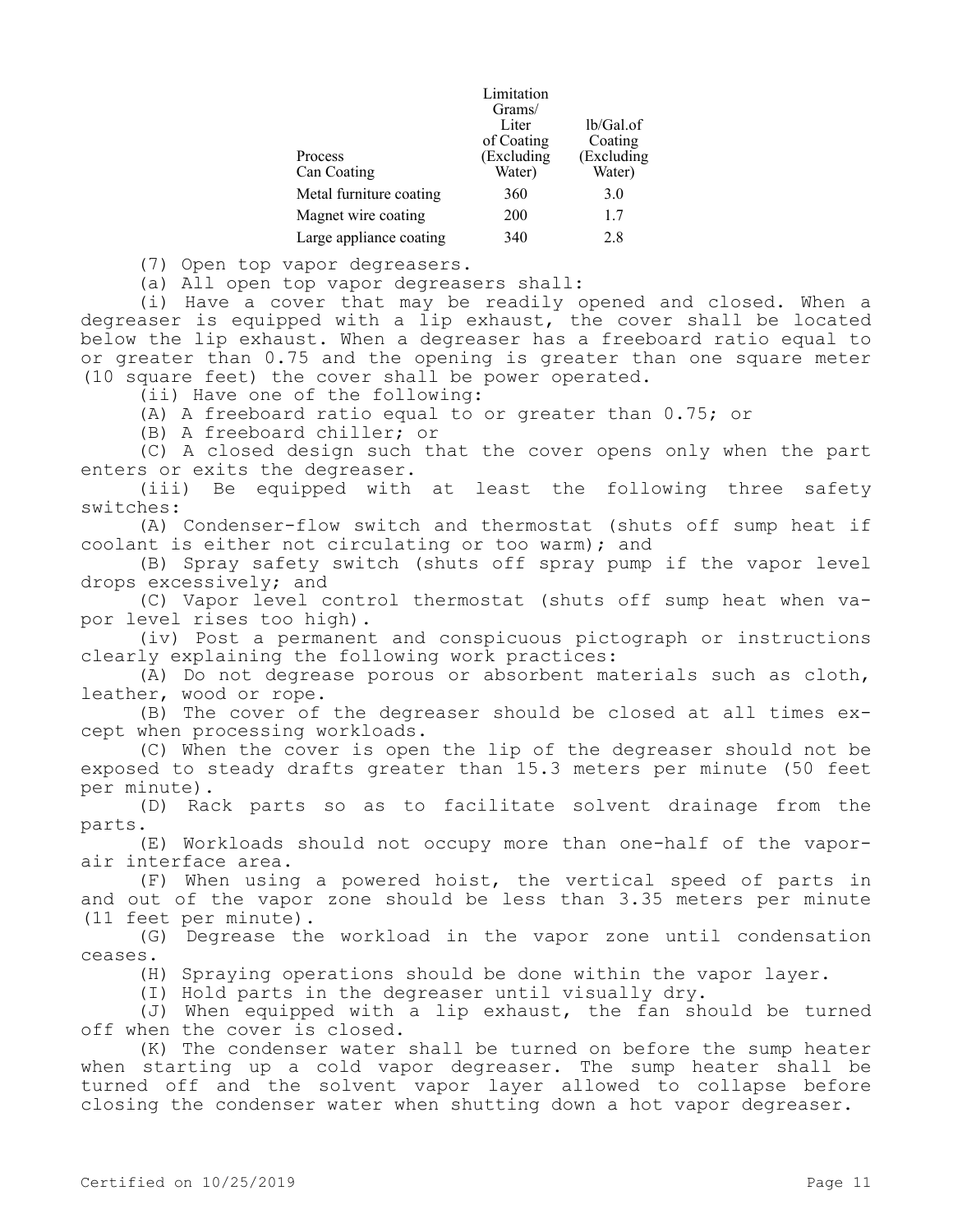(L) Water shall not be visible in the solvent stream from the water separator.

(b) A routine inspection and maintenance program shall be implemented for the purpose of preventing and correcting solvent losses. For example, leaks from drain taps, cracked gaskets, and malfunctioning equipment must be repaired immediately.

(c) Sump drainage and transfer of hot or warm solvent shall be carried out using threaded or other leakproof couplings.

(d) Still and sump bottoms shall be kept in closed containers.

(e) Waste solvent shall be stored in covered containers and returned to the supplier or to a firm which processes solvents for disposal.

(8) Conveyorized degreasers.

(a) The owner or operator of conveyorized cold cleaners and conveyorized vapor degreasers shall comply with the following operating requirements:

(i) Exhaust ventilation shall not exceed twenty cubic meters per minute per square meter (65 cfm per ft.<sup>2</sup>) of degreaser opening, unless necessary to meet OSHA requirements.

(ii) Post in the immediate work area a permanent and conspicuous pictograph or instructions clearly explaining the following work practices:

(A) Rack parts for best drainage.

(B) Maintain vertical speed of conveyed parts to less than 3.35 meters per minute (11 feet per minute).

(C) The condenser water shall be turned on before the sump heater when starting up a cold vapor degreaser. The sump heater shall be turned off and the solvent vapor layer allowed to collapse before closing the condenser water when shutting down a hot vapor degreaser.

(D) Water shall not be visible in the solvent stream from the water separator.

(iii) Vapor degreasers shall be equipped with at least the following three safety switches:

(A) Condenser flow switch and thermostat (shuts off sump heat if coolant is either not circulating or too warm); and

(B) Spray safety switch (shuts off spray pump if the vapor level drops excessively); and

(C) Vapor level control thermostat (shuts off sump heat when vapor level rises too high).

(b) A routine inspection and maintenance program shall be implemented for the purpose of preventing and correcting solvent losses. For example, leaks from drain taps, cracked gaskets, and malfunctioning equipment must be repaired immediately.

(c) Sump drainage and transfer of hot or warm solvent shall be carried out using threaded or other leakproof couplings.

(d) Still and sump bottoms shall be kept in closed containers.

(e) Waste solvent shall be stored in covered containers and returned to the supplier or to a firm which processes solvents for disposal.

(f) All conveyorized cold cleaners and conveyorized vapor degreasers with air/vapor interfaces of 2.0  $m^2$  or greater shall have a carbon adsorption system, exhausting less than 25 ppm of solvent averaged over a complete adsorption cycle (based on exhaust ventilation of 15  $m<sup>3</sup>$  per min per  $m<sup>2</sup>$  of air/vapor area, when downtime covers are open), or a system with control effectiveness equal to or better than a carbon adsorption system.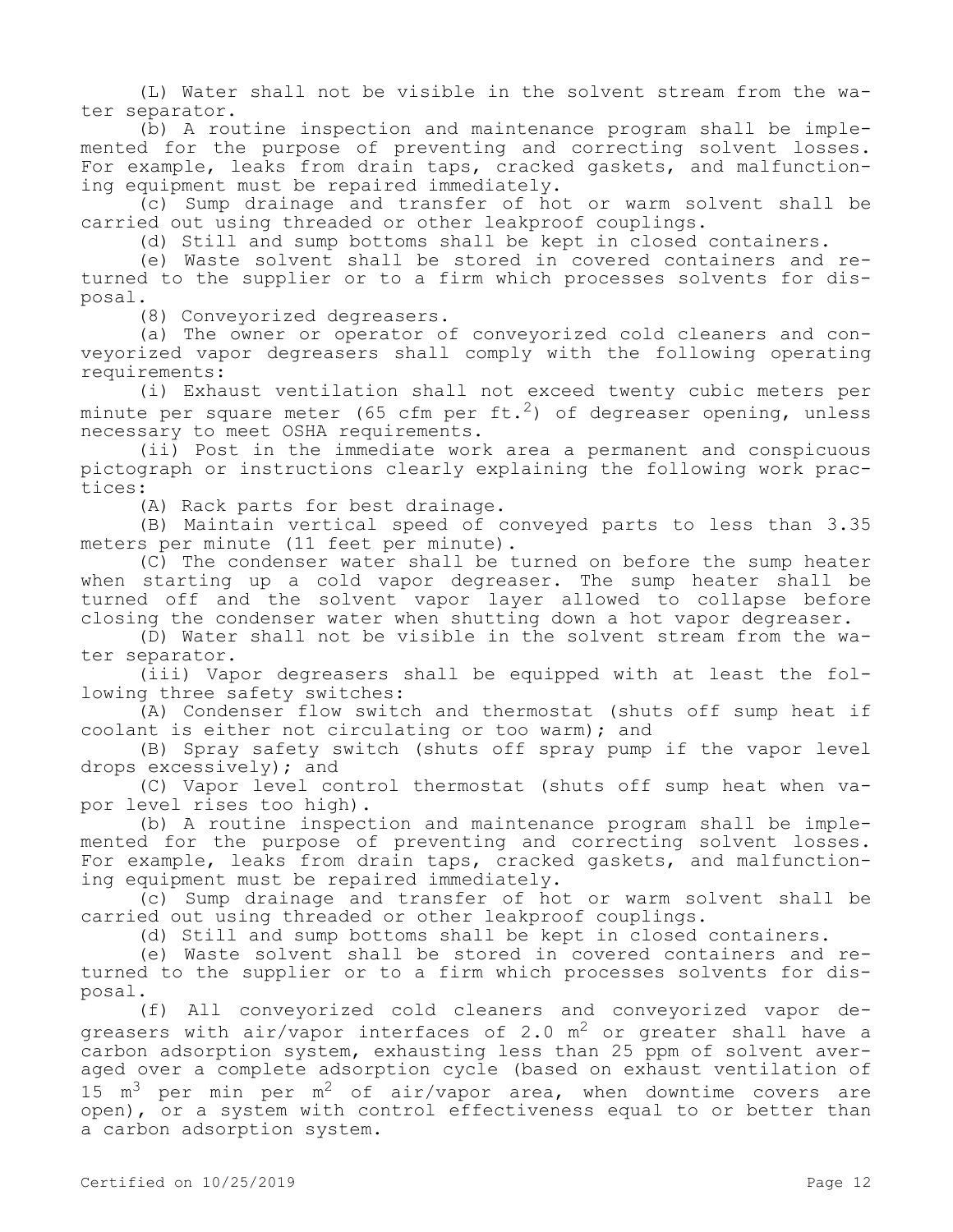(9) Cutback asphalt paving.

(a) All paving applications of cutback asphalts are prohibited during the months of April, May, June, July, August, September and October, except as provided for in WAC 173-490-040 (9)(b).

(b) The following paving uses and applications of cutback asphalts are permitted during all months of the year.

(i) As a penetrating prime coat on aggregate bases prior to paving.

(ii) The manufacture of patching mixes used exclusively for pavement maintenance and needed to be stockpiled for times longer than one month.

(iii) All paving uses when the temperature during application is below 10°C (50°F). Any person using cutback asphalt for paving shall demonstrate that the ambient air temperature at 8 a.m. (PST) is below 50°F. The paving application of cutback asphalt when the ambient air temperature is 50°F or higher is in violation of this chapter.

(10) Cold cleaners.

(a) The owners or operators of all cold cleaners shall comply with the following equipment specifications:

(i) Be equipped with a cover that is readily opened and closed.

(ii) Be equipped with a drain rack that returns the drained solvent to the solvent bath.

(iii) Have a freeboard ratio of at least 0.5.

(iv) Have a visible fill line.

(b) An owner or operator of a cold cleaner shall be responsible for following the required operating parameters and work practices. The owner shall post and maintain in the work area of each cold cleaner a pictograph or instructions clearly explaining the following work practices:

(i) The solvent level shall not be above the fill line.

(ii) The spraying of parts to be cleaned shall be performed only within the confines of the cold cleaner.

(iii) The cover of the cold cleaner shall be closed when not in use or when parts are being soaked or cleaned by solvent agitation.

(iv) Solvent-cleaned parts shall be rotated to drain cavities or blind holes and then set to drain until dripping has stopped.

(v) Waste solvent shall be stored in covered containers and returned to the supplier or to a firm which processes solvents for disposal.

(c) The owner or operator shall maintain cold cleaners in good working condition and free of solvent leaks.

(d) If the solvent has a vapor pressure greater than 2.0 kPa (0.3 psi) measured at 38°C (100°F), or if the solvent is agitated or heated, then the cover must be designed so that it can be easily operated with one hand.

(e) If the solvent has a vapor pressure greater than 4.3 kPa (0.6 psi) measured at 38°C (100°F), then the drainage facility must be internal, so that parts are enclosed under the cover while draining. The drainage facility may be external for applications where an internal type cannot fit into the cleaning system.

(f) If the solvent has a vapor pressure greater than 4.3 kPa (0.6 psi) measured at 38°C (100°F), or if the solvent is heated above 50°C (120°F), one of the following solvent vapor control systems must be used:

(i) The freeboard ratio must be equal to or greater than 0.70; or (ii) Water must be kept over the solvent. The solvent must be more dense and insoluble in water.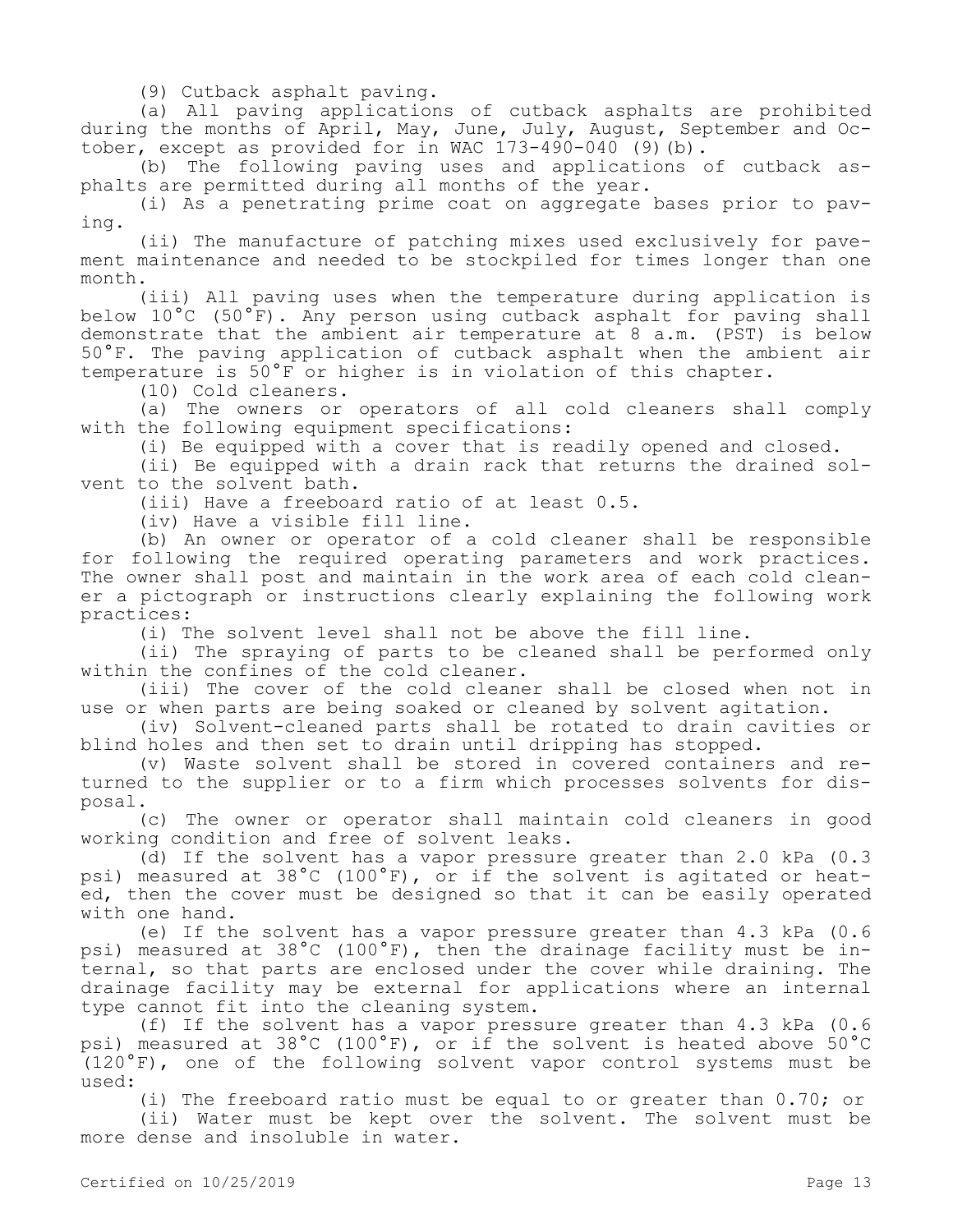[Statutory Authority: Chapter 70.94 RCW. WSR 91-05-064 (Order 90-06), § 173-490-040, filed 2/19/91, effective 3/22/91. Statutory Authority: Chapters 70.94 and 43.21A RCW. WSR 82-16-021 (Order DE 82-22), § 173-490-040, filed 7/27/82. Statutory Authority: RCW 70.94.331, 70.94.510, and 70.94.785. WSR 81-03-003 (Order DE 80-54), § 173-490-040, filed 1/8/81. Statutory Authority: RCW 70.94.331 and 70.94.395. WSR 80-11-062 (Order DE 80-18), § 173-490-040, filed 8/20/80. Statutory Authority: RCW 43.21A.080 and 70.94.331. WSR 79-06-011 (Order DE 78-23), § 173-490-040, filed 5/8/79.]

**WAC 173-490-080 Exceptions and alternative methods.** (1) Other emission reduction methods may be used if the source operator demonstrates to ecology that they are at least as effective as the required methods; and

(2) The operation of a natural gas-fired incinerator and associated capture system installed for the purpose of complying with this chapter shall be required only during the months of April, May, June, July, August, September and October, unless the operation of such devices is required for purposes of occupational health or safety, or for the control of toxic substances, malodors, or other regulated pollutants.

[Statutory Authority: Chapter 70.94 RCW. WSR 91-05-064 (Order 90-06),  $\overline{S}$  173-490-080, filed 2/19/91, effective 3/22/91. Statutory Authority: Chapters 70.94 and 43.21A RCW. WSR 82-16-021 (Order DE 82-22), § 173-490-080, filed 7/27/82. Statutory Authority: RCW 70.94.331 and 70.94.395. WSR 80-11-062 (Order DE 80-18), § 173-490-080, filed 8/20/80. Statutory Authority: RCW 43.21A.080 and 70.94.331. WSR 79-06-011 (Order DE 78-23), § 173-490-080, filed 5/8/79.]

**WAC 173-490-090 New source review.** The provisions of WAC 173-400-110 shall apply to all new sources and emissions units to which this chapter is applicable.

[Statutory Authority: Chapter 70.94 RCW. WSR 91-05-064 (Order 90-06), § 173-490-090, filed 2/19/91, effective 3/22/91. Statutory Authority: RCW 43.21A.080 and 70.94.331. WSR 79-06-011 (Order DE 78-23), § 173-490-090, filed 5/8/79.]

**WAC 173-490-200 Petroleum refinery equipment leaks.** (1) Specific applicability. This section shall apply to all petroleum refineries as qualified in WAC 173-490-025.

(2) Provisions for specific processes.

(a) The owner(s) or operator(s) of a petroleum refinery shall:

(i) Develop and conduct a monitoring program consistent with the provisions in WAC 173-490-200(3), 173-490-200(4), 173-490-200(5), and  $173 - 400 - 105$ ;

(ii) Record all leaking components which have a VOC concentration greater than 10,000 ppm when tested according to the provisions in WAC 173-490-200(3) and place an identification tag on each component consistent with the provisions of WAC 173-490-200 (4)(c);

(iii) Correct and retest the leaking component, as defined in WAC  $173-490-200$  (2)(a)(ii), as soon as practicable, but not later than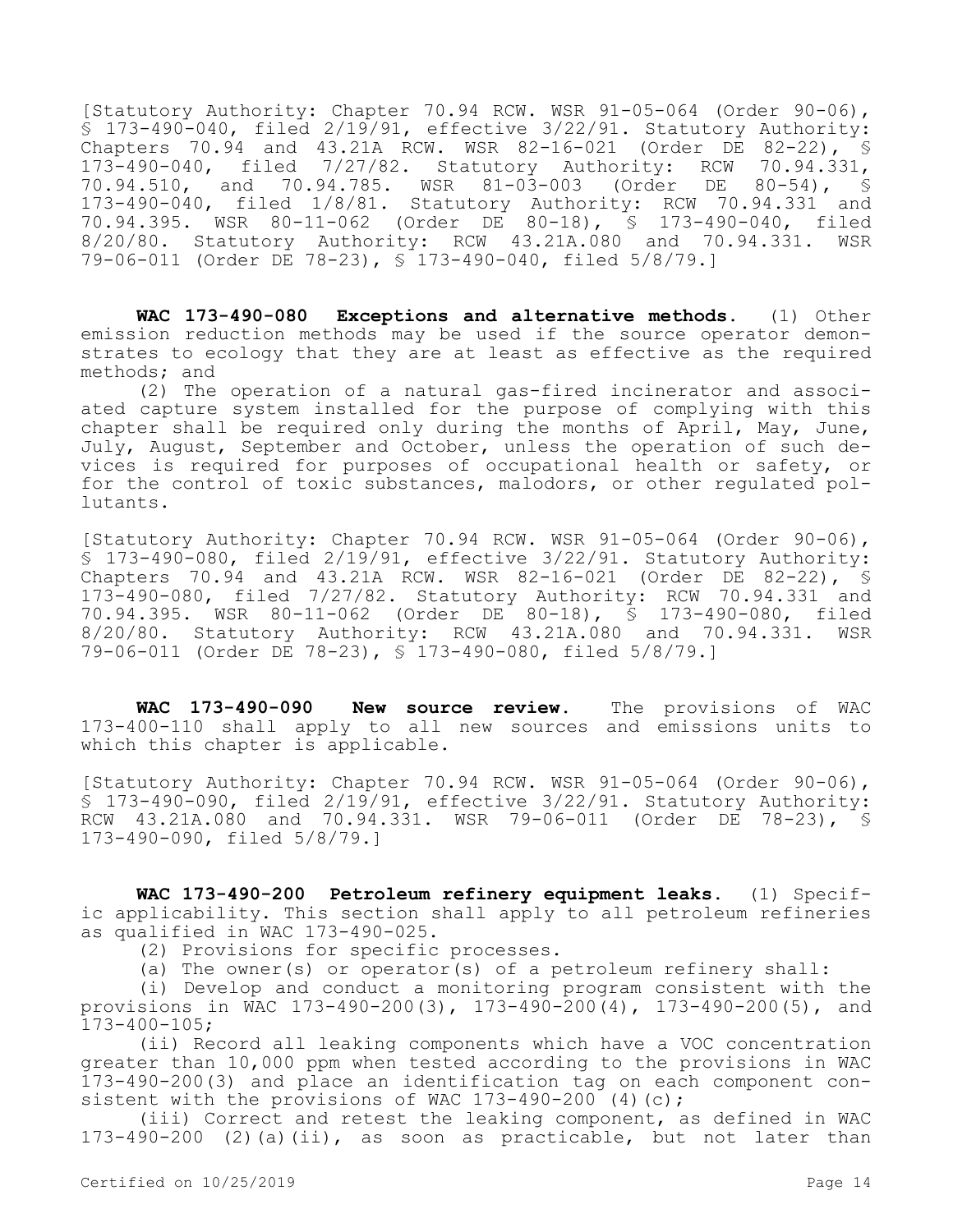fifteen days after the leak is recorded. If a leak continues after all reasonable corrective actions have been taken, then the component shall be repaired or replaced on the next scheduled turnaround.

(iv) Identify all leaking components, as defined in WAC  $173-490-200$  (2)(a)(ii), that cannot be corrected until the refinery unit is shut down for turnaround.

(b) The owner or operator of a petroleum refinery shall not install or operate a valve at the end of a pipe or line containing VOC unless the pipe or line is sealed with a second suitable closure. Exceptions to this requirement are the ends of a pipe or line connected to pressure relief valves, aspirator vents or other devices specifically required to be open for safety protection. The sealing device may be removed only when a sample is being taken or during maintenance operations.

(3) Testing procedures. To demonstrate compliance with this chapter, refer to WAC 173-400-105(5).

(4) Monitoring.

(a) The owner or operator of a petroleum refinery shall conduct a monitoring program consistent with the following provisions:

(i) Monitor yearly by the methods referenced in WAC 173-490-200(3) all pump seals, pipeline valves in liquid service and process drains;

(ii) Monitor quarterly by the methods referenced in WAC 173-490-200(3) all compressor seals, pipeline valves in gaseous service and pressure relief valves in gaseous service;

(iii) Monitor weekly by visual methods all pump seals;

(iv) Monitor immediately any pump seal from which liquids are observed leaking;

(v) Monitor any relief valve within twenty-four hours after it has vented to the atmosphere; and

(vi) After a leaking component is repaired, monitor for leaks prior to return to service.

(b) Pressure relief devices that are connected to an operating flare header, vapor recovery device, inaccessible valves, storage tank valves, and valves that are not externally regulated are exempt from the monitoring requirements in WAC  $173-490-200$  (4)(a).

(c) The owner or operator of a petroleum refinery, upon the detection of a leaking component, as defined in WAC 173-490-200  $(2)$  (a)(ii), shall affix a weatherproof and readily visible tag, bearing an identification number and the date the leak is located, to the leaking component. This tag shall remain in place until the leak is corrected.

(5) Recordkeeping.

(a) The owner or operator of a petroleum refinery shall maintain a leaking component's monitoring log as specified in WAC 173-490-200  $(2)$  (a)(ii) that shall contain, at a minimum, the following data:

(i) The name of the process unit where the component is located.

(ii) The type of component (e.g., valve, seal).

(iii) The tag number of the component.

(iv) The date on which a leaking component is discovered.

(v) The date on which a leaking component is repaired.

(vi) The date and instrument reading of the recheck procedure after a leaking component is repaired.

(vii) A record of the calibration of the monitoring instrument.

(viii) Those leaks that cannot be repaired until turnaround.

(ix) The total number of components checked and the total number of components found leaking.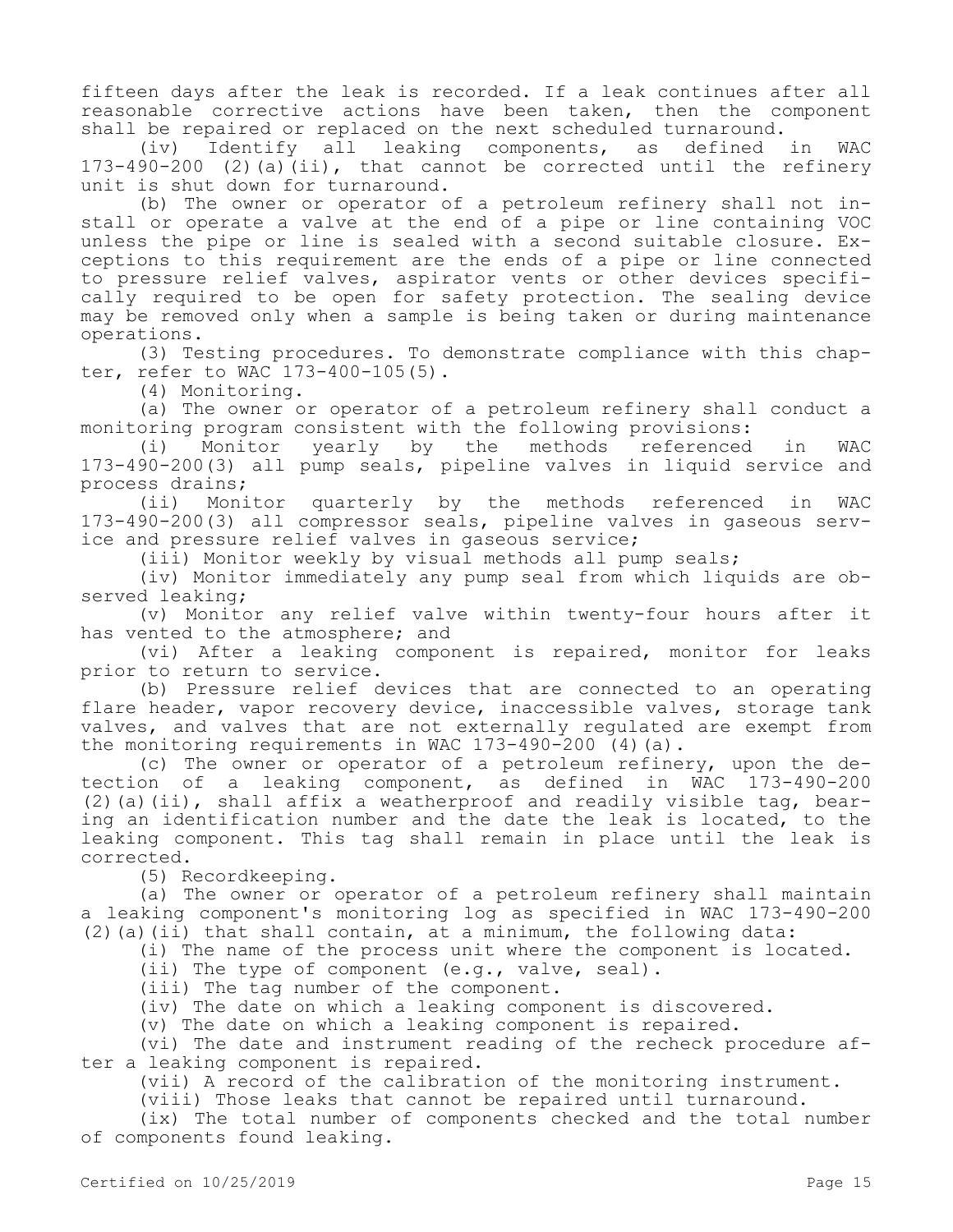(b) Copies of the monitoring log shall be retained by the owner or operator for a minimum of two years after the date on which the record was made or the report prepared.

(c) Copies of the monitoring log shall immediately be made available to ecology, upon verbal or written request, at any reasonable time.

(6) Reporting. The owner or operator of a petroleum refinery shall notify ecology in writing within forty-five days following each quarterly or annual inspection for component leaks when:

(a) The number of discovered leaks has increased by more than ten percent above the number recorded during the last inspection of the same components;

(b) The number of leaking components has increased for two consecutive quarterly or annual inspections;

(c) The number of leaks not corrected within fifteen days exceeds five percent of the leaks detected;

(d) The next scheduled process unit turnaround needed to repair an uncorrectable leak is more than twelve months away.

(7) Petition for alternative monitoring.

(a) After two complete liquid service inspections and five complete gaseous service inspections, the owner or operator of a petroleum refinery may petition the director for alternative monitoring procedures or a reduction in monitoring frequency.

(b) A petition for alternative monitoring procedures shall contain:

(i) The name and address of the company and the name and telephone number of the responsible person over whose signature the petition is submitted;

(ii) A detailed description of the problems encountered under WAC 173-490-200(4); and

(iii) A detailed description of the alternative monitoring procedures and how this alternative procedure will solve or reduce the problems encountered under WAC 173-490-200(4).

(c) A petition for a reduction in monitoring frequency shall contain:

(i) The information requested in WAC  $173-490-200$  (7)(b)(i);

(ii) A detailed description of the proposed component-monitoring schedule;

(iii) A demonstration by the owner or operator that the facility is currently operating with a low level of component leaks and is committed to a maintenance program that will assure a frequency and severity of component leaks as good as that attainable under WAC 173-490-200(2).

(d) An approved petition for a reduction in monitoring frequency shall begin with the next quarterly inspection and shall be valid for a period of twelve quarters (three years). At the time of the last inspection in the twelve quarters, a new submittal of the information required in WAC 173-490-200 (7)(c) shall be made if the reduced frequency of monitoring is to continue.

(e) Ecology may approve a part or all of a petition for alternative monitoring requested under WAC 173-490-200 (7)(b) or (c). Approval or disapproval will be in writing and within forty-five calendar days of receipt of the petition by ecology. A failure to approve or disapprove a new petition or petition for renewal within the stated time limit shall be taken as an approval.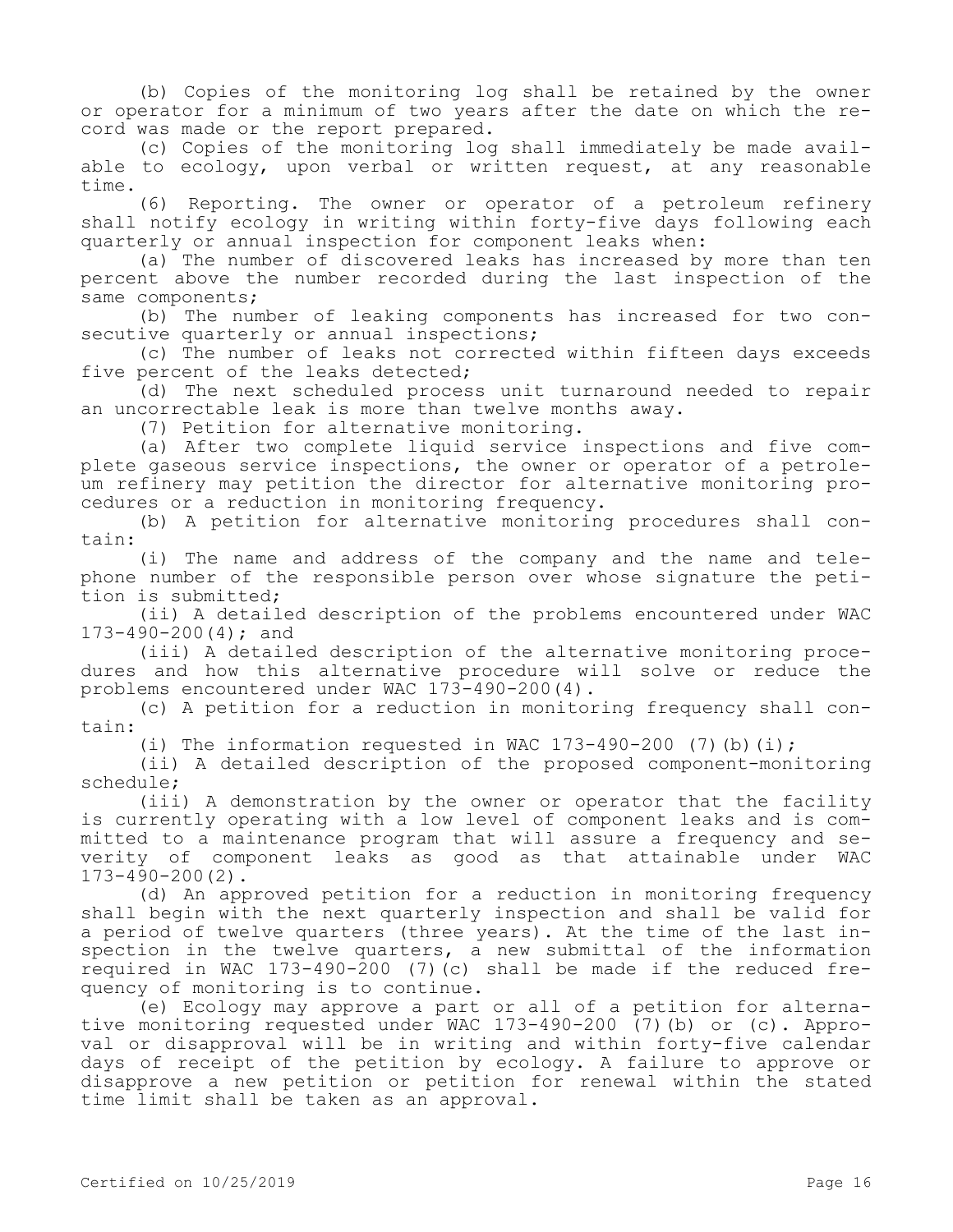[Statutory Authority: Chapter 70.94 RCW. WSR 91-05-064 (Order 90-06), § 173-490-200, filed 2/19/91, effective 3/22/91. Statutory Authority: RCW 70.94.331 and 70.94.395. WSR 80-11-062 (Order DE 80-18), § 173-490-200, filed 8/20/80.]

**WAC 173-490-201 Petroleum liquid storage in external floating roof tanks.** (1) Specific applicability.

(a) This section shall apply to all petroleum liquid storage vessels equipped with external floating roofs, having capacities greater than 150,000 liters (40,000 gallons), and as qualified in WAC 173-490-025.

(b) This section does not apply to petroleum liquid storage vessels that:

(i) Are used to store waxy, heavy pour crude oil; or

(ii) Have capacities less than 1,600,000 liters (420,000 gallons) and are used to store produced crude oil and condensate prior to lease custody transfer; or

(iii) Contain a petroleum liquid with a true vapor pressure of less than 10.5 kPa (1.5 psia); or

(iv) Contain a petroleum liquid with a true vapor pressure less than 27.6 kPa (4.0 psia); are of welded construction; and presently possess a metallic-type shoe seal, a liquid-mounted foam seal, a liquid-mounted liquid filled type seal, or other closure device of demonstrated equivalence approved by ecology; or

(v) Are of welded construction, equipped with a metallic-type shoe primary seal and have secondary seal from the top of the shoe seal to the tank wall (shoe-mounted secondary seal).

(2) Provisions for specific processes.

(a) No owner(s) or operator(s) of a petroleum liquid storage vessel shall store a petroleum liquid in that vessel unless:

(i) The vessel has been fitted with:

(A) A continuous secondary seal extending from the floating roof to the tank wall (rim-mounted secondary seal); or

(B) A closure or other device which controls VOC emissions with an effectiveness equal to or greater than a seal required under WAC  $173-490-201$  (2)(a)(i)(A) and approved by ecology.

(ii) All seal closure devices meet the following requirements:

(A) There are no visible holes, tears, or other openings in the seal or seal fabric;

(B) The seal is intact and uniformly in place around the circumference of the floating roof between the floating roof and the tank wall; and

(C) For vapor mounted primary seals, the accumulated area of gaps exceeding 0.32 cm (1/8 inch) in width between the secondary seal and the tank wall shall not exceed 21.2  $cm<sup>2</sup>$  per meter of tank diameter  $(1.0 \text{ in.}^2 \text{ per foot of tank diameter})$ , as determined by the method in WAC 173-490-201(3).

(iii) All openings in the external floating roof, except for automatic bleeder vents, rim space vents, and leg sleeves, are:

(A) Equipped with covers, seals, or lids in the closed position except when the openings are in actual use; and

(B) Equipped with projections into the tank which remain below the liquid surface at all times.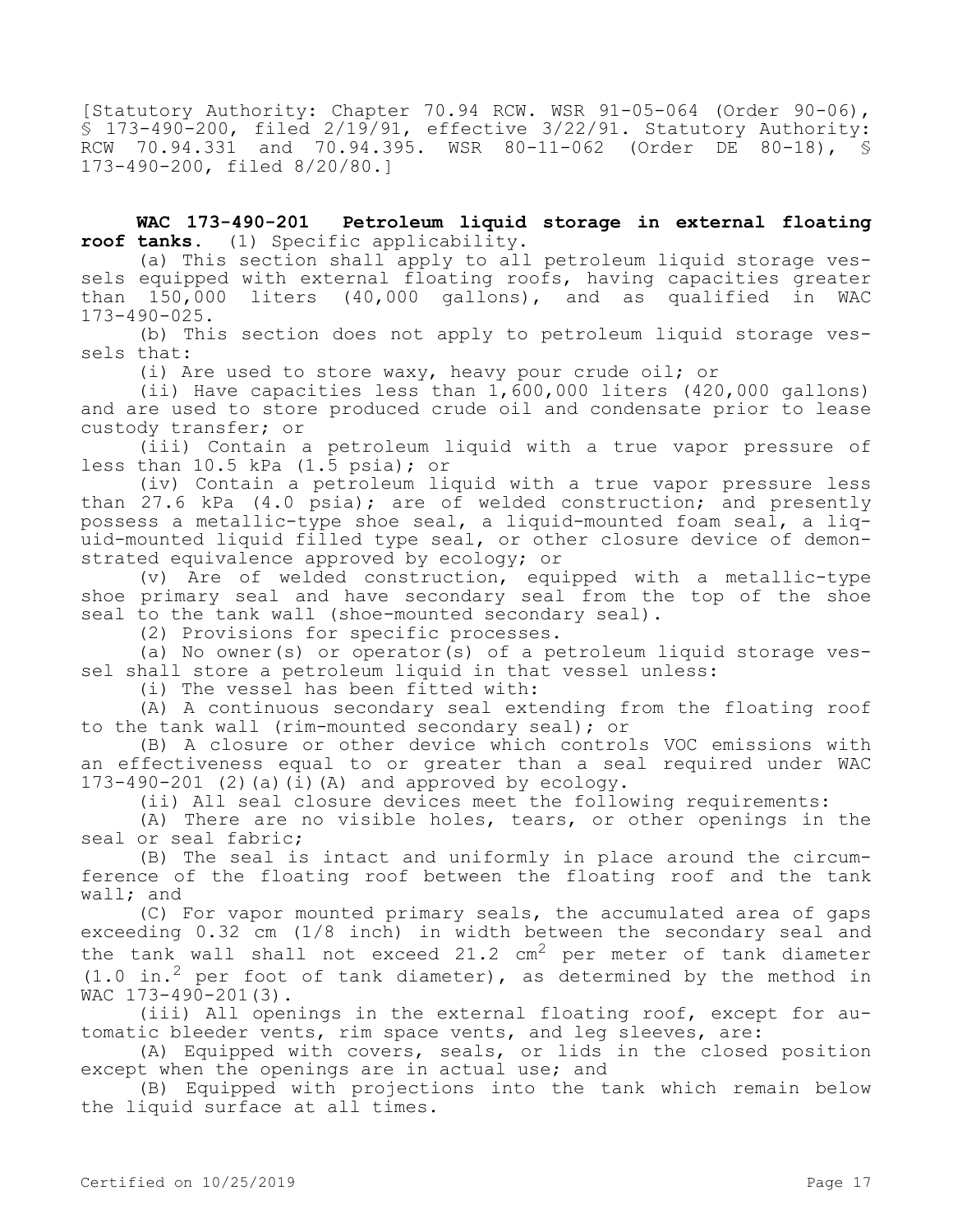(iv) Automatic bleeder vents are closed at all times except when the roof is floated off or landed on the roof leg supports;

(v) Rim vents are set to open when the roof is being floated off the leg supports or at the manufacturer's recommended setting; and

(vi) Emergency roof drains are provided with slotted membrane fabric covers or equivalent covers which cover at least ninety percent of the area of the opening.

(b) The owner(s) or operator(s) of a petroleum liquid storage vessel with an external floating roof subject to this chapter shall:

(i) Perform routine inspections annually in order to insure compliance with WAC  $173-490-201$  (2) (a) and the inspection shall include a visual inspection of the secondary seal gap;

(ii) Measure the secondary seal gap annually in accordance with WAC 173-490-201(3) when the floating roof is equipped with a vapormounted primary seal; and

(iii) Maintain records of the types of volatile petroleum liquids stored, the maximum true vapor pressure of the liquid as stored, and the results of the inspections performed in WAC  $173-490-201$  (2)(b)(i) and (ii).

(c) The owner(s) or operator(s) of a petroleum liquid storage vessel with an external floating roof exempted from this chapter by WAC 173-490-201 (1)(b)(iii), but containing a petroleum liquid with a true vapor pressure greater than 7.0 kPa (1.0 psi), shall maintain records of the average monthly storage temperature, the type of liquid, and the maximum true vapor pressure for all petroleum liquids with a true vapor pressure greater than 7.0 kPa.

(d) Copies of all records under WAC  $173-490-201$  (2)(b) and (c) shall be retained by the owner(s) or operator(s) for a minimum of two years after the date on which the record was made.

(e) Copies of all records required under WAC 173-490-201 shall immediately be made available to the director, upon verbal or written request, at any reasonable time.

(3) Testing and monitoring.

(a) The owner or operator of a storage vessel covered under WAC 173-490-201 shall demonstrate compliance by the methods of this subsection or an alternative method approved by ecology.

(b) A person proposing to measure the seal fit of a storage vessel in order to comply with this section shall notify ecology of the intent to measure not less than five working days before the measurement so the director or a representative may observe the measurement if desired.

(c) Compliance with WAC  $173-490-201$  (2)(a)(ii)(C) shall be determined by physically measuring the length and width of all gaps around the circumference of the secondary seal in each place where a 0.32 cm (1/8 in.) diameter probe passes freely (without forcing or binding against the seal) between the seal and the tank wall and summing the area of the individual gaps.

[Statutory Authority: Chapter 70.94 RCW. WSR 91-05-064 (Order 90-06), § 173-490-201, filed 2/19/91, effective 3/22/91. Statutory Authority: RCW 70.94.331 and 70.94.395. WSR 80-11-062 (Order DE 80-18), § 173-490-201, filed 8/20/80.]

**WAC 173-490-202 Leaks from gasoline transport tanks and vapor collection systems.** (1) Specific applicability.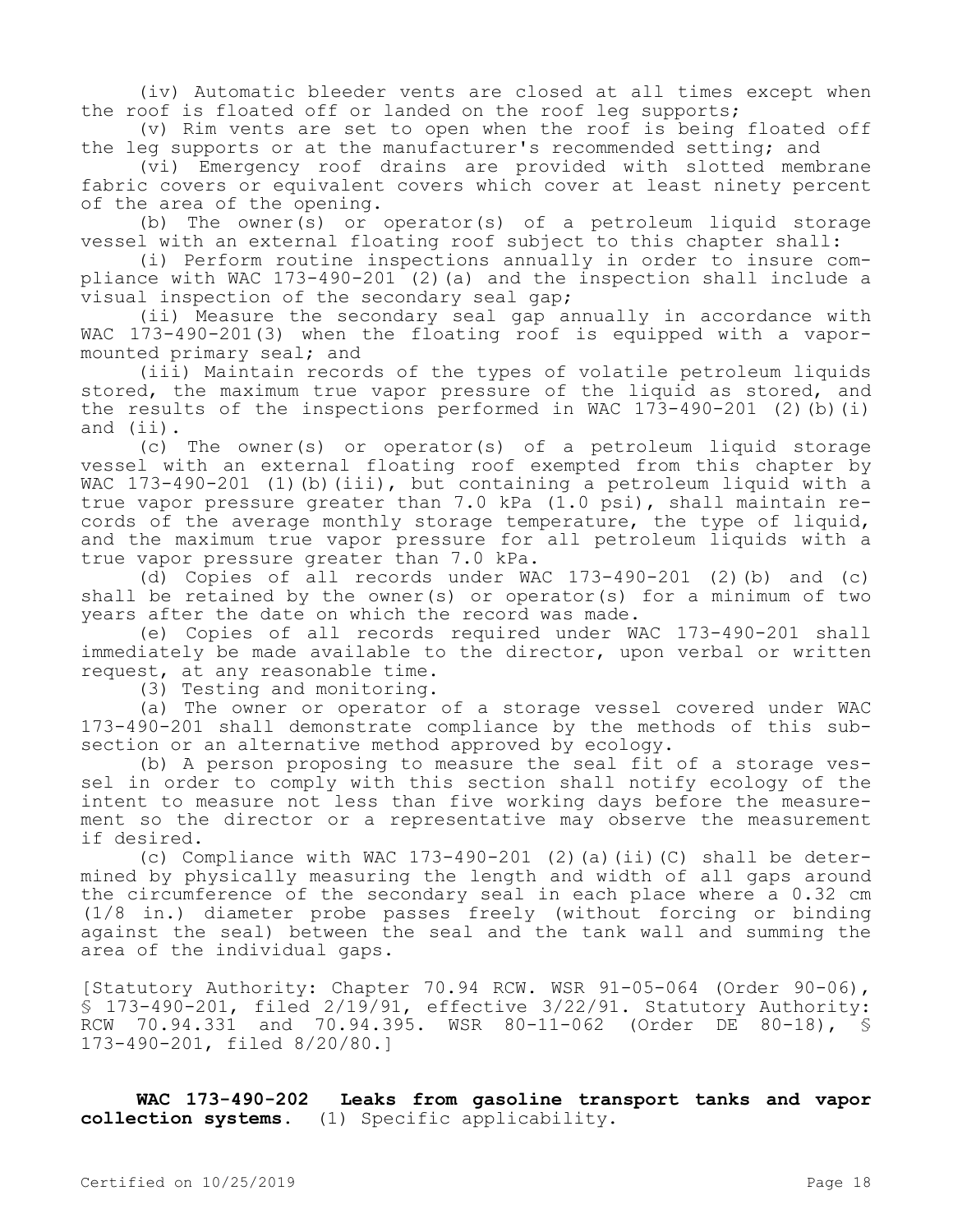This section shall apply to all gasoline transport tanks equipped for gasoline vapor collection and all vapor collection systems at gasoline loading terminals, bulk gasoline plants and gasoline dispensing facilities as qualified in WAC 173-490-025 and 173-490-040.

(2) Provisions for specific processes.

(a) The owner(s) or operator(s) of a gasoline loading or unloading facility shall only allow the transfer of gasoline between the facility and a transport tank when a current leak test certification for the transport tank is on file with the facility or a valid inspection sticker is displayed on the vehicle.

(b) The owner(s) or operator(s) of a transport tank shall not make any connection to the tank for the purpose of loading or unloading gasoline, except in the case of an emergency, unless the gasoline transport tank:

(i) Is tested annually according to the test procedure referenced in WAC 173-490-202 (3)(c);

(ii) Sustains a pressure change of no more than 0.75 kilopascals (3 inches of water) in five minutes when pressurized to a gauge pressure of 4.5 kilopascals (18 inches of water) or evacuated to a gauge pressure of 1.5 kilopascals (6 inches of water) during the testing required in WAC 173-490-202 (2)(b)(i);

(iii) Is repaired by the owner(s) or operator(s) and retested within fifteen days of testing if it does not meet the criteria of WAC 173-490-202 (2)(b)(ii);

(c) The owner(s) or operator(s) of a transport tank shall:

(i) Have a current leak test certification for the transport tank on file with each gasoline loading or unloading facility where gasoline is transferred; or

(ii) Display a sticker near the department of transportation certification plate required by 49 C.F.R. 178.340-10b which:

(A) Shows the date that the gasoline tank truck last passed the test required in WAC 173-490-202 (2)(b)(i) and  $(ii);$ 

(B) Shows the identification number of the gasoline tank truck tank; and

(C) Expires not more than one year from the date of the leak tight test.

(d) The owner(s) or operator(s) of a vapor collection system shall:

(i) Operate the vapor collection system and the gasoline loading equipment during all loadings and unloadings of transport tanks equipped for emission control such that:

(A) A gauge reading of tank pressure will not exceed 4.5 kilopascals (18 inches of water) or vacuum 1.5 kilopascals (6 inches of water);

(B) The concentration of gasoline vapors is below the lower explosive limit (LEL, measured as propane) at all points a distance of 2.5 cm (1 inch) from potential leak sources when measured by the method in WAC 173-490-202(3); and

(C) There are no visible liquid leaks.

(ii) Repair and retest a vapor collection system that exceeds the limits of WAC 173-490-202 (2)(d)(i) within fifteen days.

(e) Ecology may, at any time, monitor a gasoline transport tank and vapor collection system during loading or unloading operations by the procedure in WAC 173-490-202 (3)(d) to confirm continuing compliance with WAC 173-490-202 (2)(b) or (d).

(3) Testing and monitoring.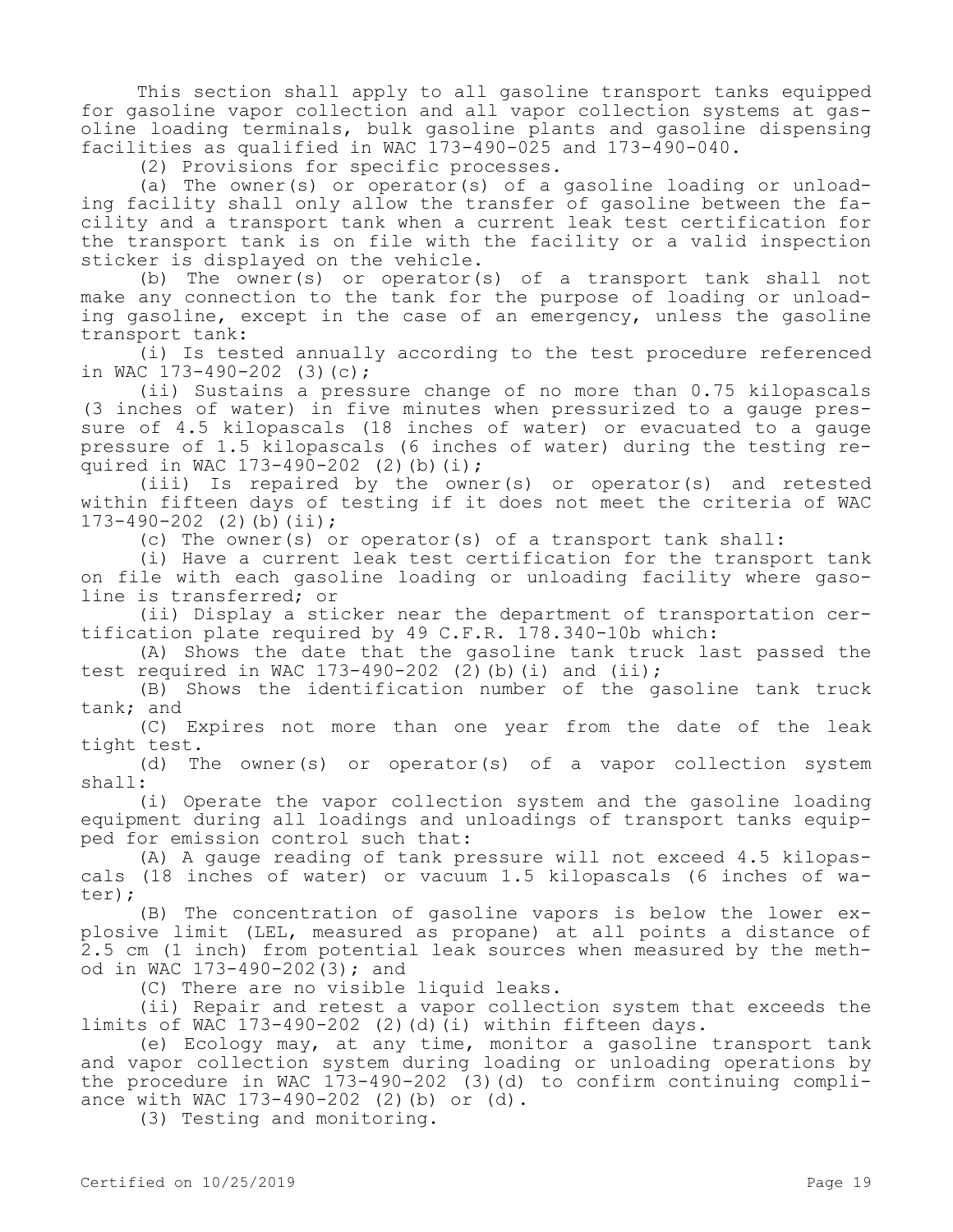(a) The owner(s) or operator(s) of a gasoline transport tank or vapor collection system shall, at his own expense, demonstrate compliance with WAC  $173-490-202$  (2)(a) and (b), respectively. All tests shall be made by, or under the direction of, a person qualified to perform the tests.

(b) The owner(s) or operator(s) of a gasoline transport tank shall notify ecology in writing of the date and location of a certification test at least ten calendar days before the anticipated test date.

(c) To demonstrate compliance with this chapter, refer to WAC 173-400-105.

(d) Monitoring to confirm the continuing existence of leak tight conditions shall be consistent with the procedures on file with and approved by ecology.

(4) Recordkeeping.

(a) The owner(s) or operator(s) of a gasoline transport tank or vapor collection system shall maintain records of all certification tests and repairs for at least two years after the test or repair is completed.

(b) The records of certification tests required by WAC 173-490-202 (4)(a) shall, as a minimum, contain:

(i) The transport tank identification number;

(ii) The initial test pressure and the time of the reading;

(iii) The final test pressure and the time of the reading;

(iv) The initial test vacuum and the time of the reading;

(v) The final test vacuum and the time of the reading;

(vi) At the top of each report page, the company name, date and location of the tests on that page; and

(vii) Name and title of the person conducting the test.

(c) The owner(s) or operator(s) of a gasoline transport tank shall annually certify that the transport tank passed the required tests.

(d) Copies of all records required under WAC 173-490-202 shall immediately be made available to ecology, upon written request, at any reasonable time.

[Statutory Authority: Chapter 70.94 RCW. WSR 91-05-064 (Order 90-06), § 173-490-202, filed 2/19/91, effective 3/22/91. Statutory Authority: RCW 70.94.331 and 70.94.395. WSR 80-11-062 (Order DE 80-18), § 173-490-202, filed 8/20/80.]

## **WAC 173-490-204 Graphic arts systems.** (1) Specific applicability.

(a) This section shall apply to all packaging rotogravure, publication rotogravure, specialty printing operations, and flexographic printing facilities that use more than 90 megagrams (100 tons) per year of VOCs as a component of ink, for the thinning of ink, cleaning of presses, press components and equipment; and are covered by WAC 173-490-025.

(b) Machines that have both coating units (apply a uniform layer of material across the entire width of a web) and printing units (forming words, designs, and pictures) shall be included under WAC 173-490-204 rather than WAC 173-490-040(6), Surface coaters.

(2) Provisions for specific processes.

(a) No owner(s) or operator(s) of a packaging rotogravure, publication rotogravure or flexographic printing subject to this regulation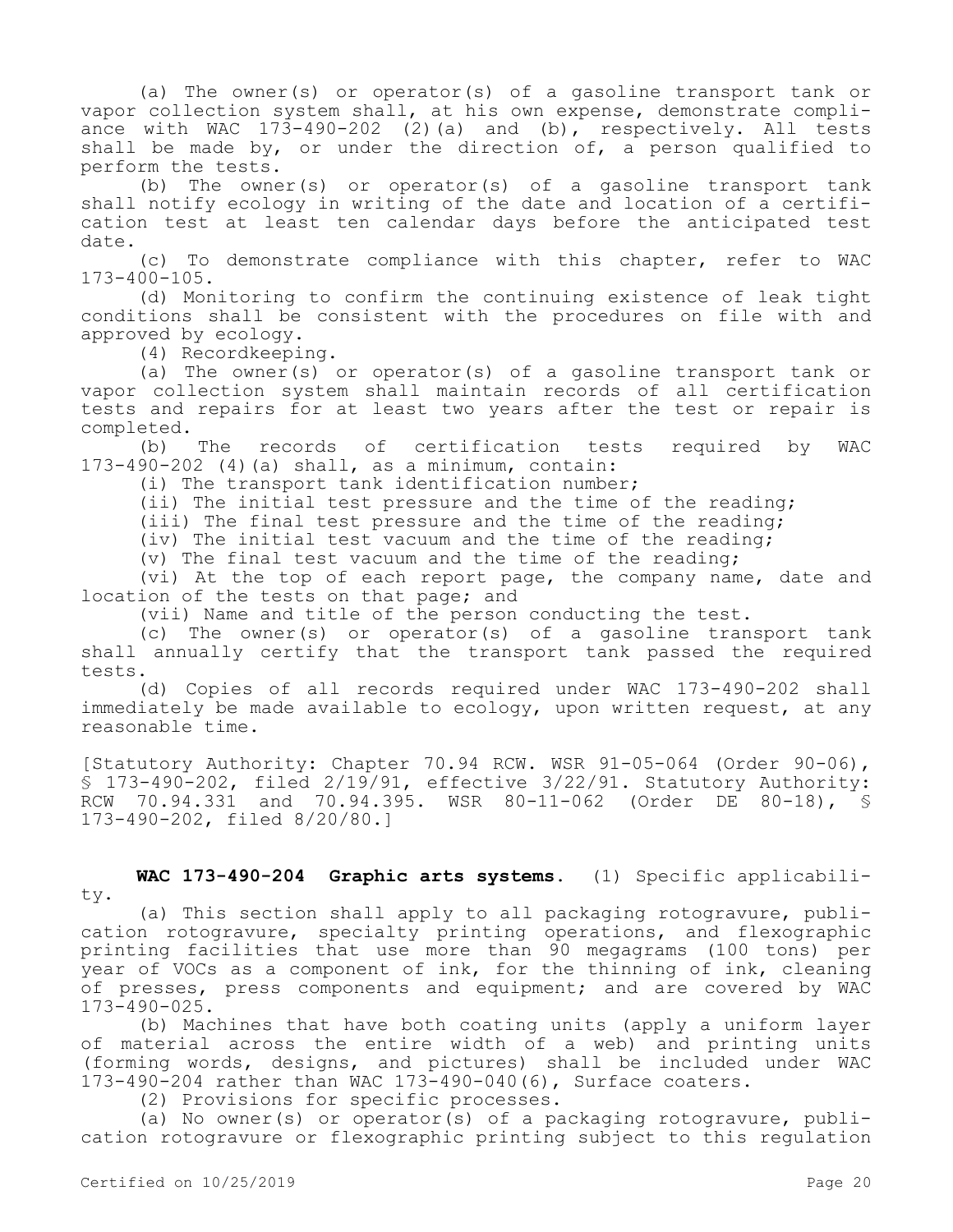and employing solvent containing ink may operate, cause, allow or permit the operation of the facility unless:

(i) The volatile fraction of ink, as it is applied to the substrate, contains twenty-five percent by volume or less of organic solvent and seventy-five percent by volume or more of water;

(ii) The ink as it is applied to the substrate, less water, contains sixty percent by volume or more nonvolatile material; or

(iii) The owner(s) or operator(s) installs and operates a system that captures at least ninety percent by weight and;

(A) A carbon adsorption system which reduces the volatile organic emissions from the capture system by at least ninety percent by weight;

(B) An incineration system which oxidizes at least ninety percent of the nonmethane VOCs (VOC measured as total combustible carbon) to carbon dioxide and water; or

(C) An alternative VOC emission reduction system demonstrated to have at least a ninety percent reduction efficiency, measured across the control system, and has been approved by ecology.

(b) A collection system shall be used with the emission controls of WAC  $173-490-204$  (2)(a)(iii). The design and operation of the collection system shall be consistent with good engineering practice, and shall provide an overall reduction in the emission of VOCs of at least:

(i) Seventy-five percent where a publication rotogravure process is used; or

(ii) Sixty-five percent where a packaging rotogravure process is used; or

(iii) Sixty percent where a flexographic process is used.

(3) Testing and monitoring.

(a) To demonstrate compliance with this chapter, refer to WAC 173-400-105.

(b) When add-on control equipment is used, continuous monitors of the following parameters shall be installed, periodically calibrated, and operated at all times that the associated control equipment is operating:

(i) Exhaust gas temperature of all incinerators;

(ii) Temperature rise across a catalytic incinerator bed;

(iii) Breakthrough of VOC on a carbon adsorption unit; and

(iv) Any other continuous monitoring or recording device required by ecology.

(c) The owner or operator of a facility shall be responsible for all expenses of monitoring required by WAC 173-490-204 (3)(b).

[Statutory Authority: Chapter 70.94 RCW. WSR 91-05-064 (Order 90-06), § 173-490-204, filed 2/19/91, effective 3/22/91. Statutory Authority: Chapters 70.94 and 43.21A RCW. WSR 82-16-021 (Order DE 82-22), § 173-490-204, filed 7/27/82. Statutory Authority: RCW 70.94.331 and 70.94.395. WSR 80-11-062 (Order DE 80-18), § 173-490-204, filed 8/20/80.]

**WAC 173-490-205 Surface coating of miscellaneous metal parts and products.** (1) Specific applicability. This section shall apply to surface coating of miscellaneous metal parts and products in the following industries, if the potential uncontrolled emissions of VOC is greater than 10 tons per year and as qualified in WAC 173-490-205 (1)(b),(c), and (d), and 173-490-025.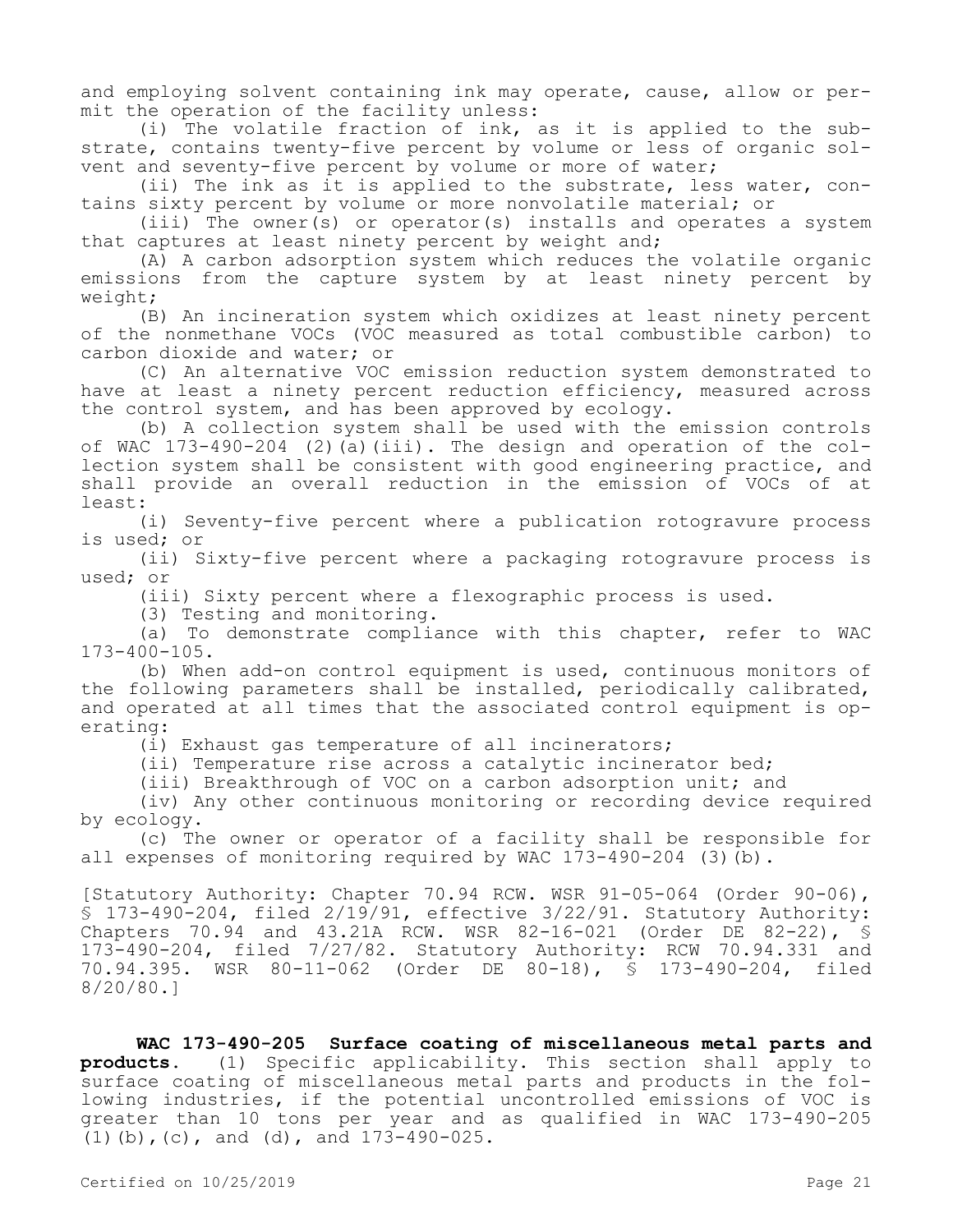(a) Miscellaneous metal parts and products shall include:

(i) Large farm machinery (harvesting, fertilizing and planting machines, tractors, combines, etc.);

(ii) Small farm machinery (lawn and garden tractors, lawn mowers, rototillers, etc.);

(iii) Small appliances (fans, mixers, blenders, crock pots, dehumidifiers, vacuum cleaners, etc.);

(iv) Commercial machinery (office equipment, computers and auxiliary equipment, typewriters, calculators, vending machines, etc.);

(v) Industrial machinery (pumps, compressors, conveyor components, fans, blowers, transformers, etc.);

(vi) Fabricated metal products (metal covered doors, frames, etc.); and

(vii) Any other industrial category which coats metal parts or products under the Standard Industrial Classification Code of Major Group 33 (primary metal industries), Major Group 34 (fabricated metal products), Major Group 35 (nonelectric machinery), Major Group 36 (electrical machinery), Major Group 37 (transportation equipment), Major Group 38 (miscellaneous instruments), Major Group 39 (miscellaneous manufacturing industries), Major Group 40 (railroad transportation), and Major Group 41 (transit passenger transportation).

(b) This section is not applicable to the surface coating of the following metal parts and products:

(i) Automobiles and light-duty trucks;

(ii) Metal cans;

(iii) Flat metal sheets and strips in the form of rolls or coils;

(iv) Magnet wire for use in electrical machinery;

(v) Metal furniture;

(vi) Large appliances;

(vii) Airplanes;

(viii) Automobile refinishing;

(ix) Customized top coating of automobiles and trucks, if production is less than thirty-five vehicles per day; and

(x) Exterior of marine vessels.

(c) This chapter applies to the application area, flashoff area, air and forced air drier, and oven used in the surface coating of the metal parts and products in WAC 173-490-205 (1)(a). This chapter also applies to prime coat, top coat, and single coat operations.

(d) The application of coatings whose formulations are controlled by federal specifications and the use of which is required by federal agencies shall be exempt from the emission limits in WAC 173-490-205 (2)(a).

(e) A case-by-case determination of the emission controls best representing RACT may be substituted for the requirements of WAC 173-490-205(2). Such a determination shall be approved by ecology.

(2) Provisions for specific processes.

(a) The owner or operator of a coating application system shall not emit a quantity of VOCs greater than those listed by specific coating, excluding water and as delivered to the application system:

| (i)   | Clear coatings                     | $0.52$ kg/liter         | $(4.3 \text{ lb/gallon})$ |
|-------|------------------------------------|-------------------------|---------------------------|
| (ii)  | Extreme<br>performance<br>coatings | $0.42$ kg/liter         | $(3.5 \text{ lb/gallon})$ |
| (iii) | Air dried<br>coatings              | $0.42 \text{ kg/liter}$ | $(3.5 \text{ lb/gallon})$ |
| (1V)  | All others                         | $0.36$ kg/liter         | $(3.0$ lb/gallon)         |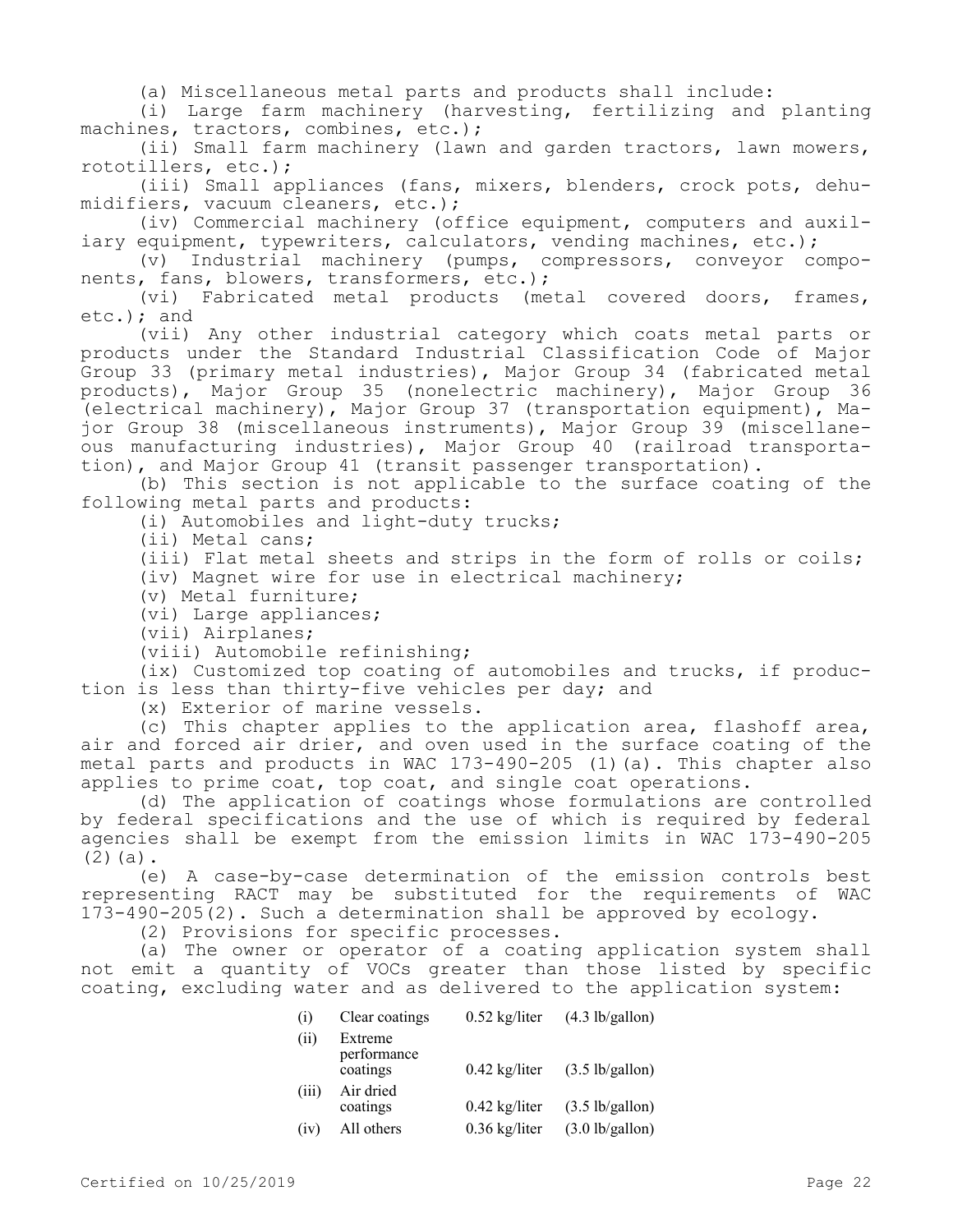(b) When more than one emission limitation listed in WAC 173-490-205 (2)(a) applies to a specific coating, the least stringent will apply.

(c) All VOC emissions from solvent washings shall be considered in the emission limitations in WAC 173-490-205 (2)(a), unless the solvent is directed into containers that prevent evaporation into the atmosphere.

(d) The emission limits set forth in WAC 173-490-205 (2)(a) shall be achieved by:

(i) The application of low solvent coating technology; or

(ii) An incineration system that oxidizes at least ninety percent of the VOCs (VOC measured as total combustible carbon) to carbon dioxide and water; or

(iii) An equivalent means of VOC reduction certified by the owner(s) or operator(s) and approved by ecology.

(e) A collection system shall be used together with the incinerator of WAC 173-490-205 (2)(d)(ii). The design and operation of the collection system shall be consistent with good engineering practice and provide for an overall VOC emission reduction necessary to comply with the emission limits of WAC 173-490-205 (2)(a). The required VOC emission reduction shall be calculated on a unit volume of uncured solids basis.

(3) Testing and monitoring.

(a) Ecology may require the owner(s) or operator(s) of a source to demonstrate at his/her own expense, compliance by the methods of WAC 173-490-205 (3)(c).

(b) The owner(s) or operator(s) of a source shall notify ecology at least ten days before a proposed emission certification test so the director or a representative may observe the test.

(c) To demonstrate compliance with this chapter, refer to WAC 173-400-105.

(d) Ecology may require monitoring of the following parameters:

(i) Exhaust gas temperature of all incinerators;

(ii) Temperature rise across a catalytic incinerator bed; and

(iii) Breakthrough of VOC on a carbon adsorption unit.

[Statutory Authority: Chapter 70.94 RCW. WSR 91-05-064 (Order 90-06), § 173-490-205, filed 2/19/91, effective 3/22/91. Statutory Authority: Chapters 70.94 and 43.21A RCW. WSR 82-16-021 (Order DE 82-22), § 173-490-205, filed 7/27/82. Statutory Authority: RCW 70.94.331 and 70.94.395. WSR 80-11-062 (Order DE 80-18), § 173-490-205, filed 8/20/80.]

**WAC 173-490-207 Surface coating of flatwood paneling.** (1) Specific applicability.

(a) This section shall apply to all flatwood panel manufacturers and surface finishing facilities as qualified in WAC 173-490-207 (1)(b) and (c) and 173-490-025.

(b) These chapters shall apply to all operations and equipment that is used to apply, convey and dry (including flashoff areas) a surface pattern or coating on the following products:

(i) Printed interior panels made of hardwood plywood and thin particleboard;

(ii) Natural finish hardwood plywood panels; or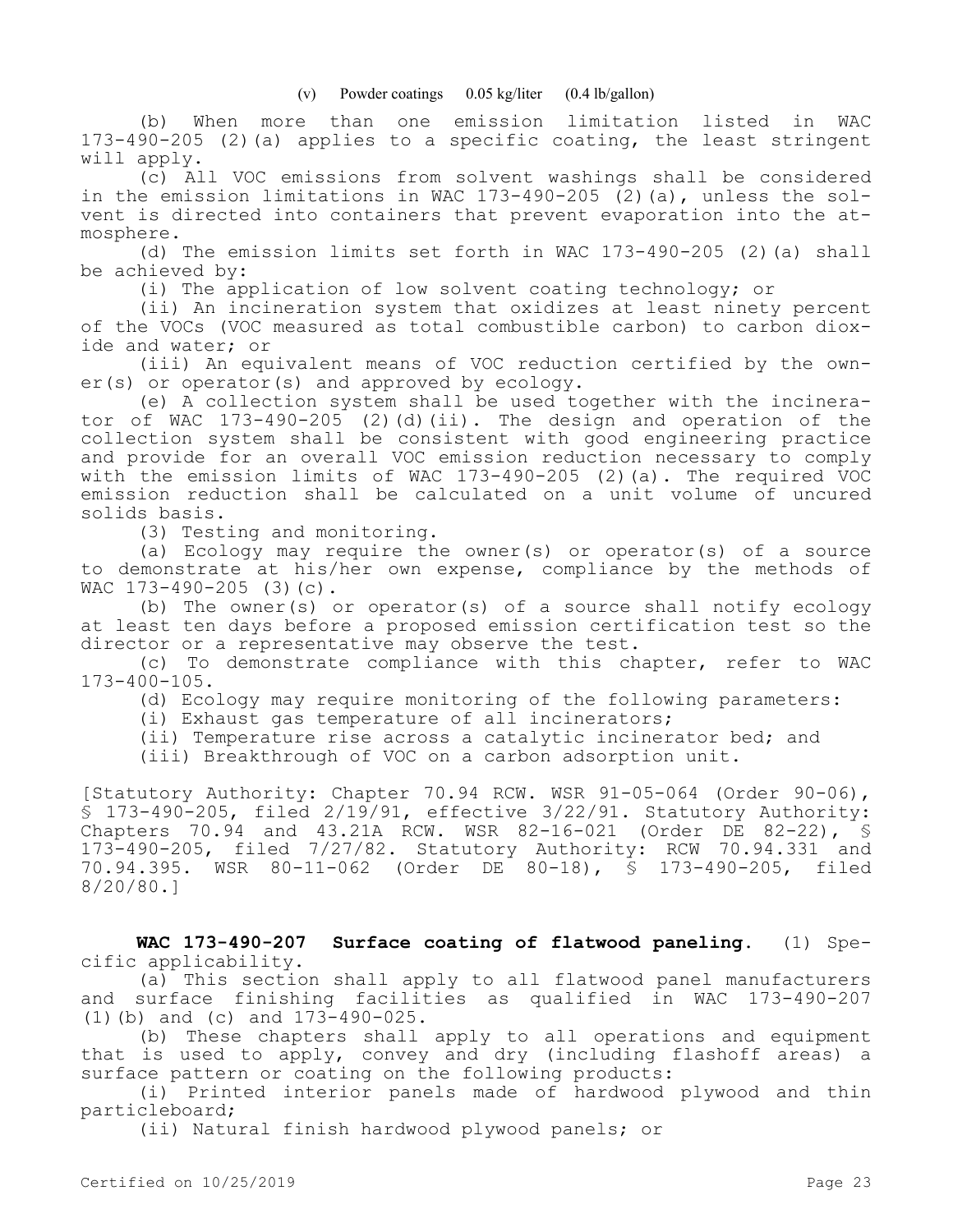(iii) Hardboard paneling with Class II finishes.

(c) These chapters do not apply to the manufacture of exterior siding, tileboard, or particleboard used as a furniture component.

(2) Provisions for specific processes.

(a) The owner(s) or operator(s) of a facility shall not emit VOCs from a coating application system in excess of:

(i) 2.9 kg per 100 square meters of coated finished product (6.0 lb/1,000 square feet) from printed interior panels, regardless of the number of coats applied;

(ii) 5.9 kg per 100 square meters of coated finished product (12.0 lb/1,000 square feet) from natural finish hardwood plywood panels, regardless of the number of coats applied; and

(iii) 4.9 kg per 100 square meters of coated finished product (10.0 lb/1,000 square feet) from Class II finishes on hardboard panels, regardless of the number of coats applied.

(b) The emission limits in WAC  $173-490-207$  (2)(a) shall be achieved by:

(i) The application of low solvent content coating technology; or

(ii) An incineration system which oxidizes at least ninety percent of the nonmethane VOCs entering the incinerator (VOC measured as total combustible carbon) to carbon dioxide and water; or

(iii) An equivalent means of VOC removal. The equivalent means must be certified by the owner(s) or operator(s) and approved by ecology.

(c) A capture system shall be used in conjunction with the emission control systems in WAC 173-490-207 (2)(b) $(ii)$  and (iii). The design and operation of the capture system must be consistent with good engineering practice and shall be required to provide for an overall emission reduction sufficient to meet the emission limitation in WAC  $173-490-207$  (2)(a).

(3) Testing and monitoring.

(a) Ecology may require the owner or operator of a facility to demonstrate at his/her own expense compliance by the methods of WAC 173-490-207 (3)(c).

(b) The owner(s) or operator(s) of a facility shall notify ecology at least ten days before a proposed emission certification test so the director or a representative may observe the test.

(c) To demonstrate compliance with this chapter, refer to WAC 173-400-105.

(d) Ecology may require monitoring of the following parameters:

(i) Exhaust gas temperature of all incinerators;

(ii) Temperature rise across a catalytic incinerator bed; and

(iii) Breakthrough of VOC on a carbon adsorption unit.

[Statutory Authority: Chapter 70.94 RCW. WSR 91-05-064 (Order 90-06), § 173-490-207, filed 2/19/91, effective 3/22/91. Statutory Authority: RCW 70.94.331 and 70.94.395. WSR 80-11-062 (Order DE 80-18), § 173-490-207, filed 8/20/80.]

**WAC 173-490-208 Aerospace assembly and component coating operations.** (1) Specific applicability. This section shall apply to all aerospace component coating facilities that emit an annual average of eighteen kilograms (forty pounds) or more of VOCs per operating day and as qualified in WAC 173-490-025.

(2) It shall be unlawful for any person to cause or allow: